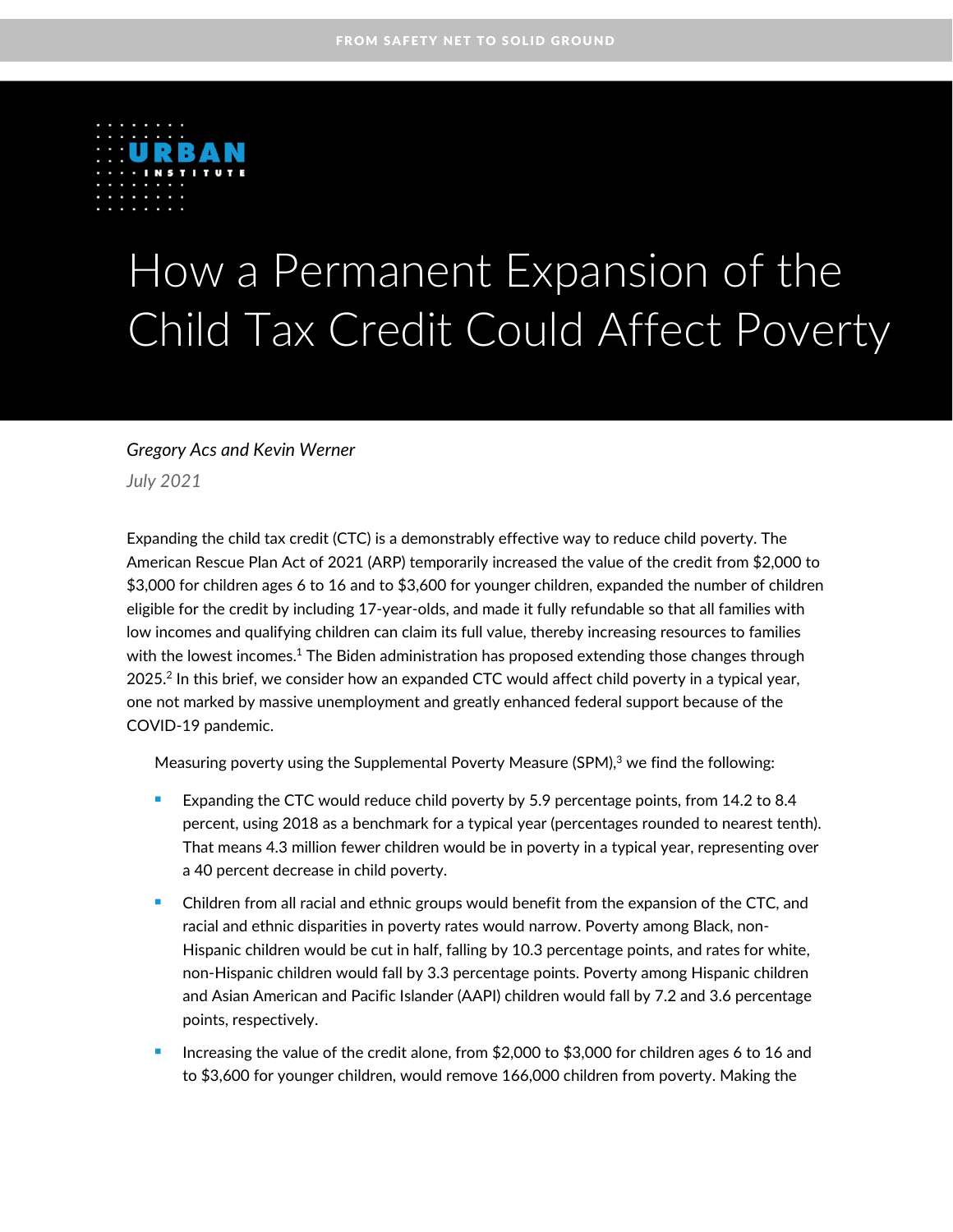credit fully refundable so all families with low incomes and qualifying children can claim its full value but keeping the value of the credit at \$2,000 per child, the level before the ARP's temporary boost, would lift 2.2 million children out of poverty. Combining these two policy changes—full refundability and the higher credits—4.1 million children would be removed from poverty. Allowing families to claim the credit for 17-year-old children would lift an additional 200,000 children out of poverty.

- Not only would expanding the CTC reduce poverty, it would reduce the share of children living in deep poverty (below 50 percent of the supplemental poverty level) by 1.5 percentage points as well as the share living in near poverty (below 200 percent of the supplemental poverty level) by 3.2 percentage points.
- People living in both metropolitan and nonmetropolitan areas would benefit from the expansion of the CTC, with child poverty rates declining by 6.0 percentage points in metropolitan areas and by 6.4 percentage points in nonmetro areas.
- Residents of all states would benefit from the expansion, with the largest percentage-point reductions in child poverty occurring in Washington, DC; Louisiana; Mississippi; and New Mexico. Child poverty would decline more than 50 percent in 11 states.

# Background

Congress enacted the CTC in 1997 (CRS 2018). Originally, the CTC provided a \$400 per child nonrefundable credit largely targeted at middle- and upper-middle-income families. <sup>4</sup> Because it was nonrefundable, the credit could only offset federal tax liabilities. The Economic Growth and Tax Relief Reconciliation Act of 2001 gradually raised the credit to \$1,000 per child and made it partially refundable; the refundable portion (i.e., the amount of the credit a family receives after their federal tax has been completely offset) is referred to as the additional CTC. The American Recovery and Reinvestment Act of 2009 temporarily expanded eligibility for the credit to more families with low incomes, and those temporary expansions were extended several times and eventually made permanent in 2015. In 2017, Congress further expanded the CTC (through 2025) by doubling the credit to \$2,000 per qualifying child and raising the refundable portion to  $$1,400<sup>5</sup>$ 

The 2021 ARP temporarily increased the CTC, but without additional legislation, the CTC in 2022 will revert back to the provisions in force since 2018.<sup>6</sup> Under current law for 2022, the credit is worth up to \$2,000 for each child under age 17. Families with no taxable income cannot claim the credit, and the credit phases in only as income rises above \$2,500. The refundable portion of the credit is capped at \$1,400 per qualifying child or 15 percent of earnings above \$2,500, whichever is lower. The credit phases out at a rate of 5 cents on every dollar of taxable income above \$200,000 for single-parent families and above \$400,000 for married couples filing joint tax returns. Thus, the credit provides less assistance to families with very low incomes than to all but the highest-income families. Estimates suggest that 27 million children live in families without enough earnings to qualify for the full credit (Greenstein et al. 2018).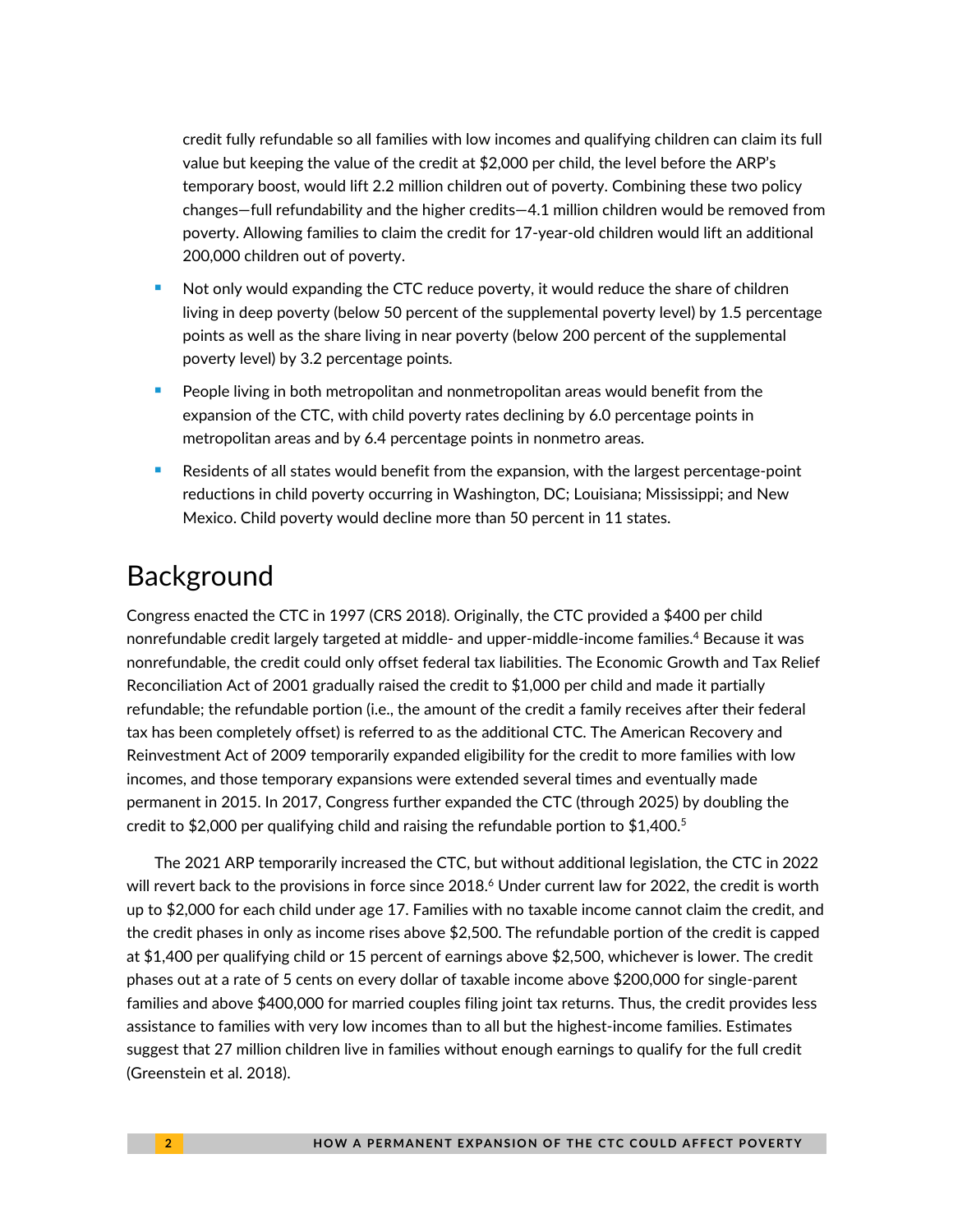The ARP made several important changes to the CTC for the second half of 2021 that greatly expanded the credit for families with very low incomes. 7 It increased the credit to \$3,000 per child for children between the ages of 6 and 17 and to \$3,600 for children from birth to age 5. Not only did the size of the credit grow, it was also extended to 17-year-old children. Further, the credit became fully refundable, meaning that a family with no taxable income could still qualify for the full credit.<sup>8</sup> For many families the difference in the value of the tax credit can be substantial. For example, a single parent with two children above the age of 6 earning \$14,500 a year would receive a "traditional" CTC of \$1,800 as compared with \$6,000 under the expanded credit (Hendricks and Roque 2021).<sup>9</sup>

President Biden has proposed making those changes to the CTC permanent as a tool for reducing child poverty.<sup>10</sup> Analysis of the ARP, which only calls for delivering half of the increased CTC for half of 2021 (through monthly payments from July to December), indicates that the expanded CTC would reduce child poverty from a projected rate of 13.7 percent (absent the other ARP provisions) down to 11.3 percent (Wheaton et al. 2021). Researchers at Columbia University find that had the currently proposed expansion of the CTC been in place in 2017, the child poverty rate would have been 9.3 percent rather than 14.9 percent (Collyer, Wimer, and Harris 2019).

# Approach

In this brief, we examine how much poverty could be reduced if the ARP changes to the CTC became permanent. We compare poverty rates that would prevail under the CTC without the expansions in the ARP to those we anticipate in a typical year if the expansions were permanent. Because 2021 (and for that matter, 2020) is such an unusual year for the economy with large changes in employment rates and substantial increases in public assistance, we consider the impact of the CTC expansion in a more "normal" year (Giannarelli, Wheaton, and Shantz 2021). For our purposes we focus on 2018.

We estimate the effects of the CTC expansion on child poverty using the Urban Institute's Analysis of Transfers, Taxes, and Income Security (ATTIS) model and data from the 2018 American Community Survey (Pyati 2020). ATTIS simulates eligibility and benefits in the major means-tested benefit programs and models federal and state income taxes and credits. We assess poverty using the SPM, which considers a more comprehensive set of family financial resources and needs than the official poverty measure (Fox, Glassman, and Pacas 2020).<sup>11</sup>

We calculate the CTC and compute poverty rates under the traditional CTC provisions in effect before 2021 and then recompute them with the proposed expansions, increasing the benefit amount to \$3,600 per child for children from birth to age 5 and to \$3,000 per child for children ages 6 to 16; making 17-year-old children eligible for the \$3,000 credit; and making the credit fully refundable. We consider the credit as augmenting income in the year that it is earned rather than in the year it is received—traditionally, families receive the credit after they file their taxes based on their income from the prior calendar year. This approach is consistent with part of the expanded CTC proposal, which would make advance payments to families on a monthly basis. In other words, they would receive the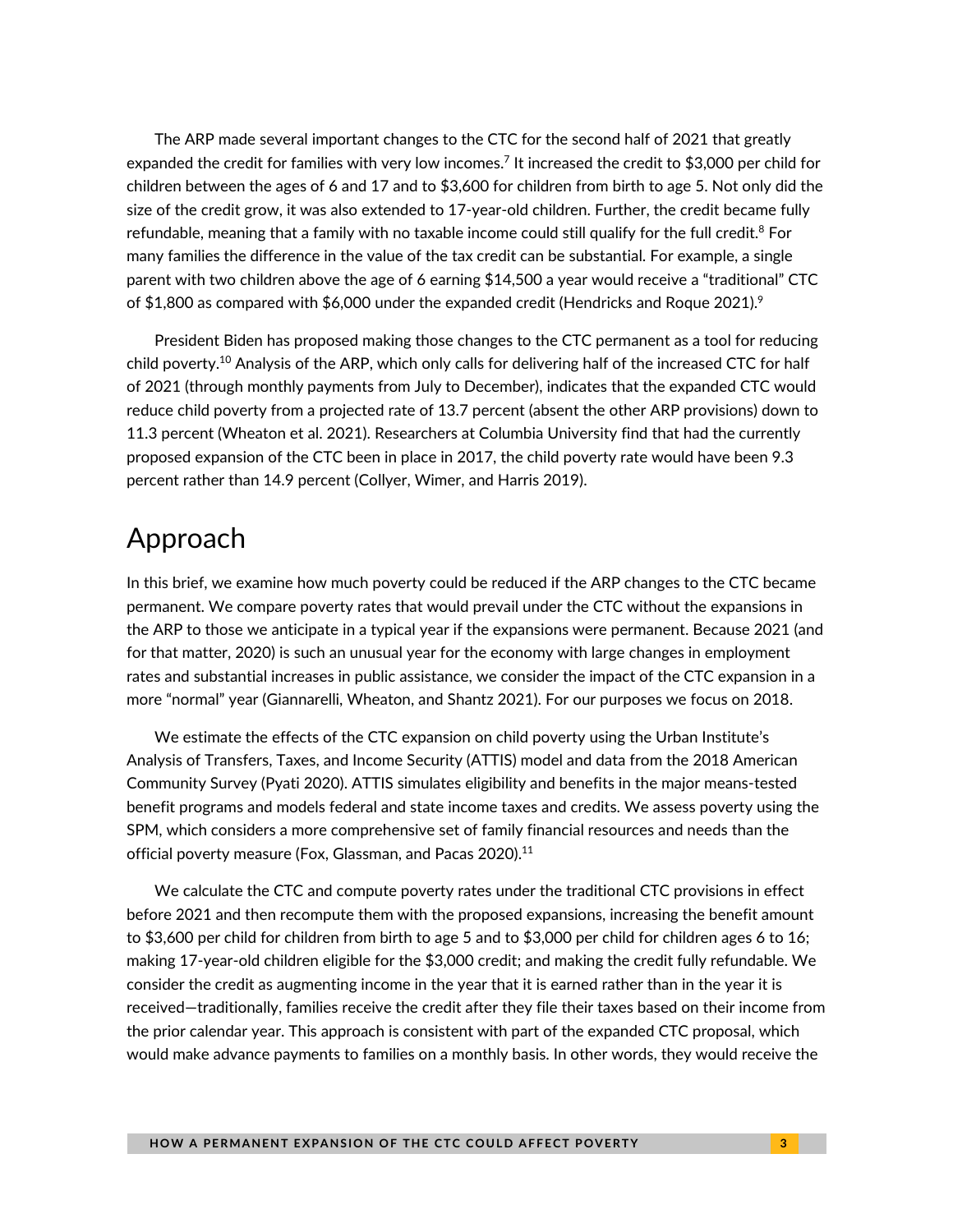credit in the year in which it is earned or accrued. Expanding the CTC also affects state taxes in some states (Maag and Weiner 2021). We account for those changes in our analysis.

Our results show how, absent other changes, the expanded CTC would change the incomes of recipient families and affect their poverty status. If the extra income from the CTC leads parents to reduce their work hours, then our approach may overstate the expansion's antipoverty effects. However, if features of the expansion such as advanced monthly payments help parents pay recurring expenses (like costs for food, clothing, housing, and child care) and meet destabilizing expenses (like a car repair or short-term health issues), then the expansion may increase time at work, and our approach may understate the expansion's antipoverty effects. Our estimates provide a baseline from which more sophisticated discussions can begin.

Some commentators<sup>12</sup> have raised concerns that previous estimates of the expanded CTC's effect on child poverty may be overstated because many of the poorest families do not currently file taxes. Without these families filing taxes, the IRS would not be able to reach them with the expanded credit. We account for imperfect take-up of the credit by assuming that 22 percent of families who are not required to file taxes, do not currently qualify for the earned income tax credit or additional CTC, and who have minimal (under \$100) or no earnings do not receive the credit.

In the 2017 Tax Cut and Jobs Act, Congress limited the CTC to children who have a Social Security number—that is, children who are not undocumented or temporary residents. The ARP expansion of the CTC maintained this restriction, and we include it in our modeling.<sup>13</sup>

# Results

Expanding the CTC would reduce child poverty from 14.2 to 8.4 percent, removing 4.3 million children from poverty using 2018 as a benchmark for a typical year (table 1).<sup>14</sup> Overall, this change represents a 41.3 percent decrease in child poverty. We also looked at families who would remain poor after the expansion. Even children who remain below the poverty level would have access to considerably more resources as a result of the CTC expansion. Without the expansion, these families have average resources equal to 59 percent of the poverty threshold. After the expansion, their resources increase to 71 percent of the poverty threshold.

Our estimates of the antipoverty effects of the proposed permanent expansion of the CTC fall in line with previous work. Looking at similar proposals to expand the CTC, two studies estimate the CTC expansion could cut annual child poverty by 45 percent (Center on Poverty and Social Policy 2021; Congressional Research Service 2021), and another study finds that expansion would lift 4.1 million children out of poverty (Marr et al. 2021). Finally, a study that projected the antipoverty effects of the 6-month expansion of the CTC in 2021 shows a 2.4 percentage-point decrease in child poverty, slightly less than half of our 5.9 percentage-point decrease for a full 12-month expansion (Wheaton et al. 2021).15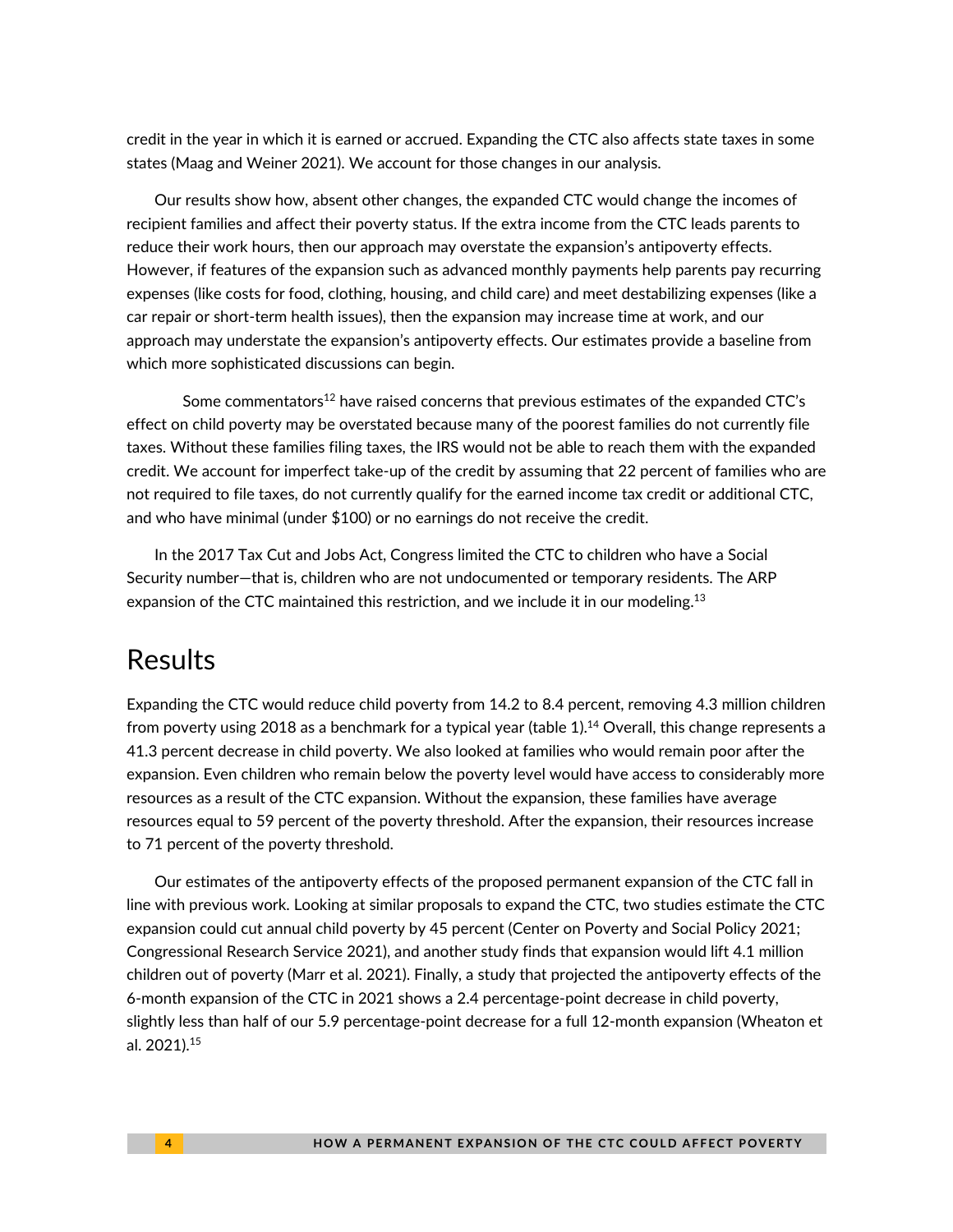#### TABLE 1

### **Poverty and Poverty Gap Reduction**

|                                                                  | <b>Before and after Policy</b>              | Implementation                      | Change after<br><b>Implementation</b> |            |  |
|------------------------------------------------------------------|---------------------------------------------|-------------------------------------|---------------------------------------|------------|--|
|                                                                  | <b>Before</b><br>expansion of<br><b>CTC</b> | After<br>expansion of<br><b>CTC</b> | Change                                | Change (%) |  |
| Children in SPM poverty (%)<br>Number of children in SPM poverty | 14.2%                                       | 8.4%                                | $-5.9$                                | $-41.3%$   |  |
| (thousands)<br>Average resources relative to poverty             | 10.403                                      | 6.107                               | -4.296                                | $-41.3%$   |  |
| threshold for families that remain poor                          | 58.1%                                       | 71.4%                               | 13.3                                  | 22.8%      |  |

**Source:** Urban Institute's Analysis of Transfers, Taxes, and Income Security model, using data from the 2018 American Community Survey.

**Note:** Poverty is measured using the Supplemental Poverty Measure, or SPM.

# **Antipoverty Effects of Each Expansion Provision**

We decompose the effects of the expansion of the CTC into its major component parts to assess which parts have the biggest effect on child poverty (table 2). If the credit were made fully refundable, but with the dollar amounts kept the same as before the ARP (\$2,000 per eligible child) and 17-yearolds remaining ineligible, then 2.2 million children would be removed from poverty. If instead the dollar amount of the credit was increased to the ARP amount (\$3,600 for young children and \$3,000 for older children) but the credit was not made refundable, 166,000 children would be removed from poverty.<sup>16</sup> Combining the refundability and the higher dollar amounts would lift 4.1 million children out of poverty. These two components combined accomplish most of the poverty reduction. Allowing parents to claim the credit for their 17-year-old children would remove about 200,000 additional children from poverty, achieving a total poverty reduction of 4.3 million children.

#### TABLE 2

### **Number of Children Removed from Poverty, by Aspect of Policy**

|                         |               |                 | Refundability and |                        |
|-------------------------|---------------|-----------------|-------------------|------------------------|
|                         | Refundability | Dollar increase | dollar increase   | <b>Total expansion</b> |
| Children removed from   |               |                 |                   |                        |
| SPM poverty (thousands) | 2.250         | 166             | 4.116             | 4.296                  |

**Source:** Urban Institute's Analysis of Transfers, Taxes, and Income Security model, using data from the 2018 American Community Survey.

**Note:** SPM = Supplemental Poverty Measure.

# **CTC Expansion Reduces Poverty for All and Reduces Disparities between Racial and Ethnic Groups**

Expanding the CTC would reduce poverty for children from all racial and ethnic backgrounds, with particularly large impacts for Black, non-Hispanic children (table 3). Expanding the CTC would cut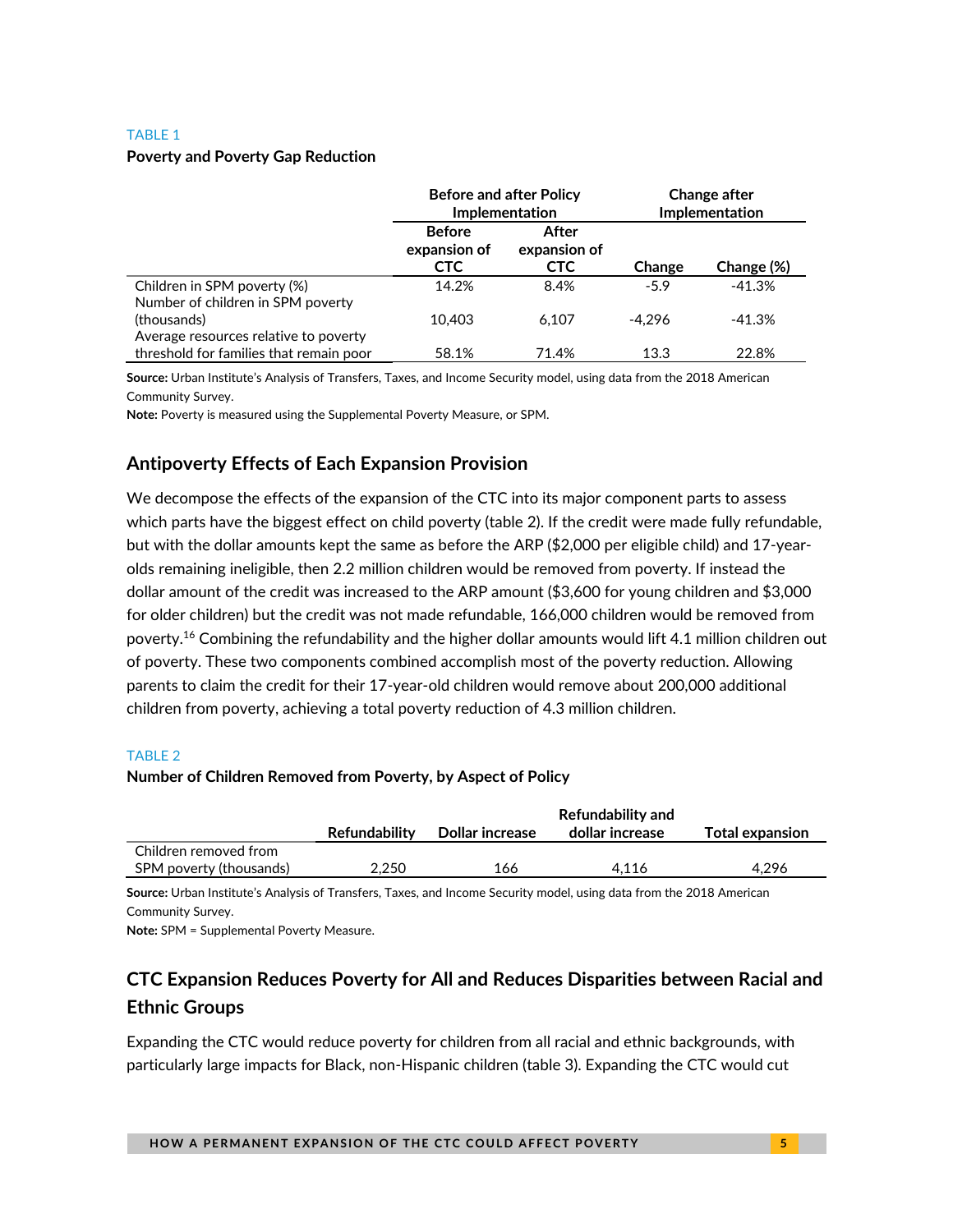poverty among Black, non-Hispanic children in half, from 20.4 to 10.1 percent, meaning there would be 1 million fewer Black, non-Hispanic children living in poverty. Poverty among Hispanic children would also be cut dramatically: their poverty rate would fall from 24.2 to 15 percent, and 1.7 million fewer Hispanic children would be poor. Poverty rates for AAPI children would fall from 14.9 to 11.3 percent, a reduction of 127,000 children in poverty, and poverty for white, non-Hispanic children would fall from 7.7 to 4.4 percent, reducing the number in poverty by 1.2 million.

### TABLE 3

#### **Percentage of Children in Poverty by Race and Ethnicity**

*Before and after Expansion of CTC*

|                                     |                            | Percent            | Number (thousands)         |                    |  |  |
|-------------------------------------|----------------------------|--------------------|----------------------------|--------------------|--|--|
|                                     | <b>Before</b><br>expansion | After<br>expansion | <b>Before</b><br>expansion | After<br>expansion |  |  |
| All                                 | 14.2%                      | 8.4%               | 10.403                     | 6,107              |  |  |
| Asian American and Pacific Islander | 14.9%                      | 11.3%              | 527                        | 400                |  |  |
| <b>Black</b>                        | 20.4%                      | 10.1%              | 1,982                      | 981                |  |  |
| Hispanic                            | 24.2%                      | 15.0%              | 4,489                      | 2,777              |  |  |
| White                               | 7.7%                       | 4.4%               | 2,818                      | 1,631              |  |  |
| Other                               | 13.0%                      | 7.1%               | 587                        | 319                |  |  |

**Source:** Urban Institute's Analysis of Transfers, Taxes, and Income Security model, using data from the 2018 American Community Survey.

**Note:** Poverty is measured using the Supplemental Poverty Measure. Categories may not sum to totals because of rounding.

Even after the expansion of the CTC, substantial differences in poverty rates across racial and ethnic groups would remain, although most disparities would be reduced. Child poverty rates are highest among Hispanic children: absent the CTC expansion, it is 10.2 percentage points higher than overall child poverty. After the expansion, the poverty rate for Hispanic children is only 6.6 percentage points higher than the overall average. Before the expansion, Black, non-Hispanic children had the second-highest poverty rate, 6.2 percentage points above the overall average; after expansion, the poverty rate for Black children falls to 1.7 percentage points above the average. White, non-Hispanic children have the lowest poverty rates among all groups both before and after CTC expansion. And although AAPI children's poverty rate falls as a result of expansion, the decline is smaller than those for Black and Hispanic children. (For a discussion of factors that may influence poverty rates among AAPIs, see Wheaton et al. [2021].) Differences in child poverty rates between racial and ethnic groups reflect an accretion of historical and structural factors that influence parents' educational and employment opportunities and family circumstances (Iceland 2019). The expanded CTC would help to redress those accumulated economic disparities while providing support to children from all racial and ethnic backgrounds.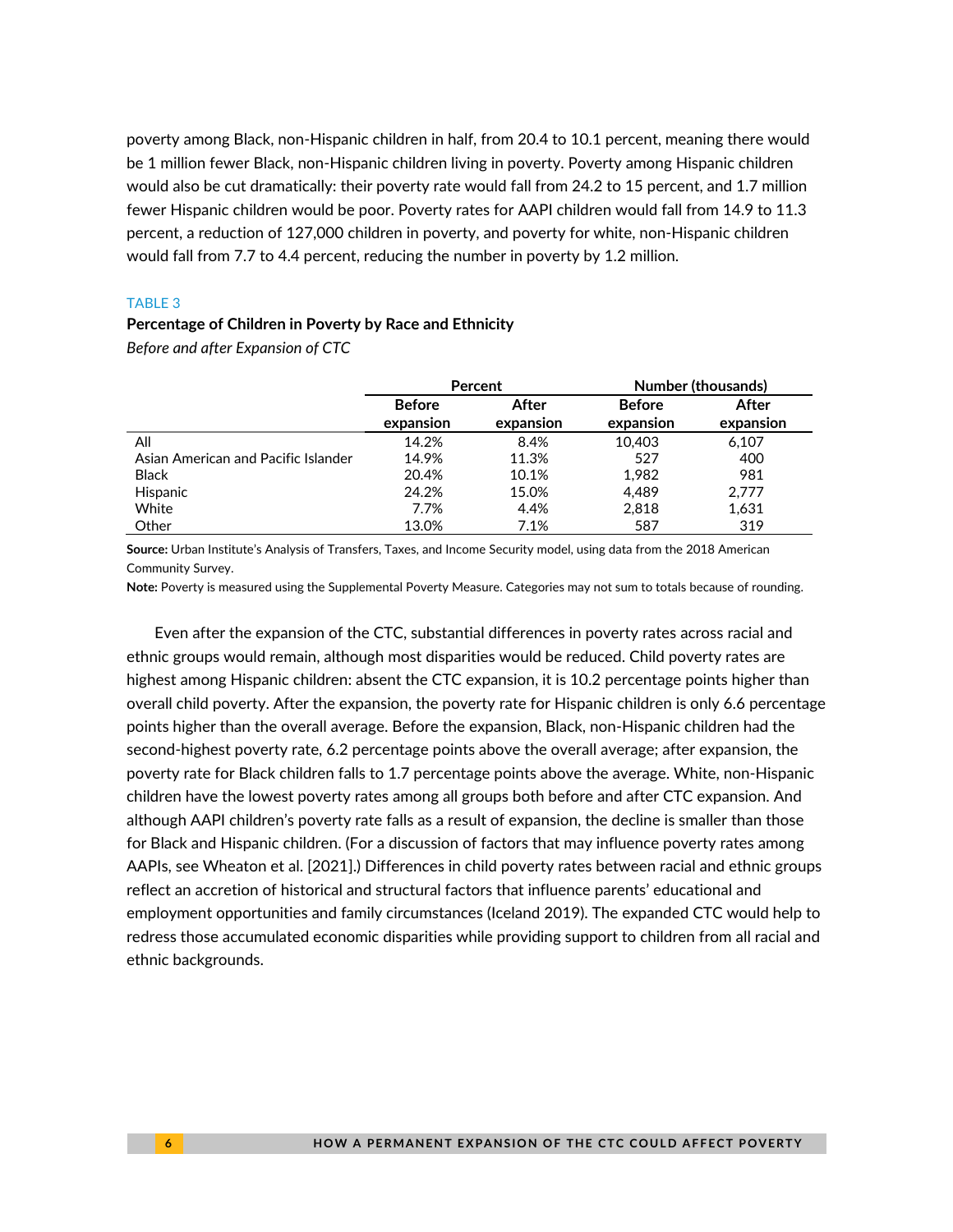# **CTC Expansion Protects Children from Deep Poverty and Lifts Them Out of Near Poverty**

In addition to substantial reductions in child poverty, the proposed expansions to the CTC also cut deep poverty among all children in half and lift the family incomes of children in near-poor and middleincome families (table 4). Nearly 3 percent of children live in deep poverty in a typical year, that is, in families with incomes below half the poverty level. Expanding the CTC would reduce the share of children in deep poverty to 1.4 percent. And children in near poverty (that is, in families with incomes between 100 and 200 percent of the poverty level) would be lifted into middle-income status. The share of children in families with incomes above 200 percent of the poverty level would grow by 3.2 percentage points (to 51.4 percent) as a result of expanding the CTC, meaning that more than half of all children would be in middle- and higher-income families.

### TABLE 4

**Distribution of Children by Family Resources Relative to SPM Poverty**

*Before and after Expansion of CTC*

|                 | <b>Before</b> | After     |
|-----------------|---------------|-----------|
| SPM poverty (%) | expansion     | expansion |
| < 50%           | 2.9%          | 1.4%      |
| 50%-100%        | 11.3%         | 7.0%      |
| 100%-200%       | 37.5%         | 40.2%     |
| > 200%          | 48.2%         | 51.4%     |

**Source:** Urban Institute's Analysis of Transfers, Taxes, and Income Security model, using data from the 2018 American Community Survey.

**Note:** Poverty is measured using the Supplemental Poverty Measure, or SPM.

On average, families with incomes between 50 and 100 percent of the poverty threshold prior to the expansion would receive the biggest increase from the CTC expansion (figure 1). $^{17}$  (These estimates focus only on families with children.) The average value of a CTC for these families would grow from \$363 before expansion to \$5,151 after expansion, an increase of almost \$5,000 a year. The overall average amount of expanded CTC would be greatest for families with incomes between 100 and 200 percent of the poverty level (\$6,306), but higher-income families would also receive substantial value from the credit. Under the expanded credit, families with incomes between 200 and 300 percent of the poverty level would receive an average of \$5,801, and families with incomes over 300 percent of the poverty level would receive \$4,234.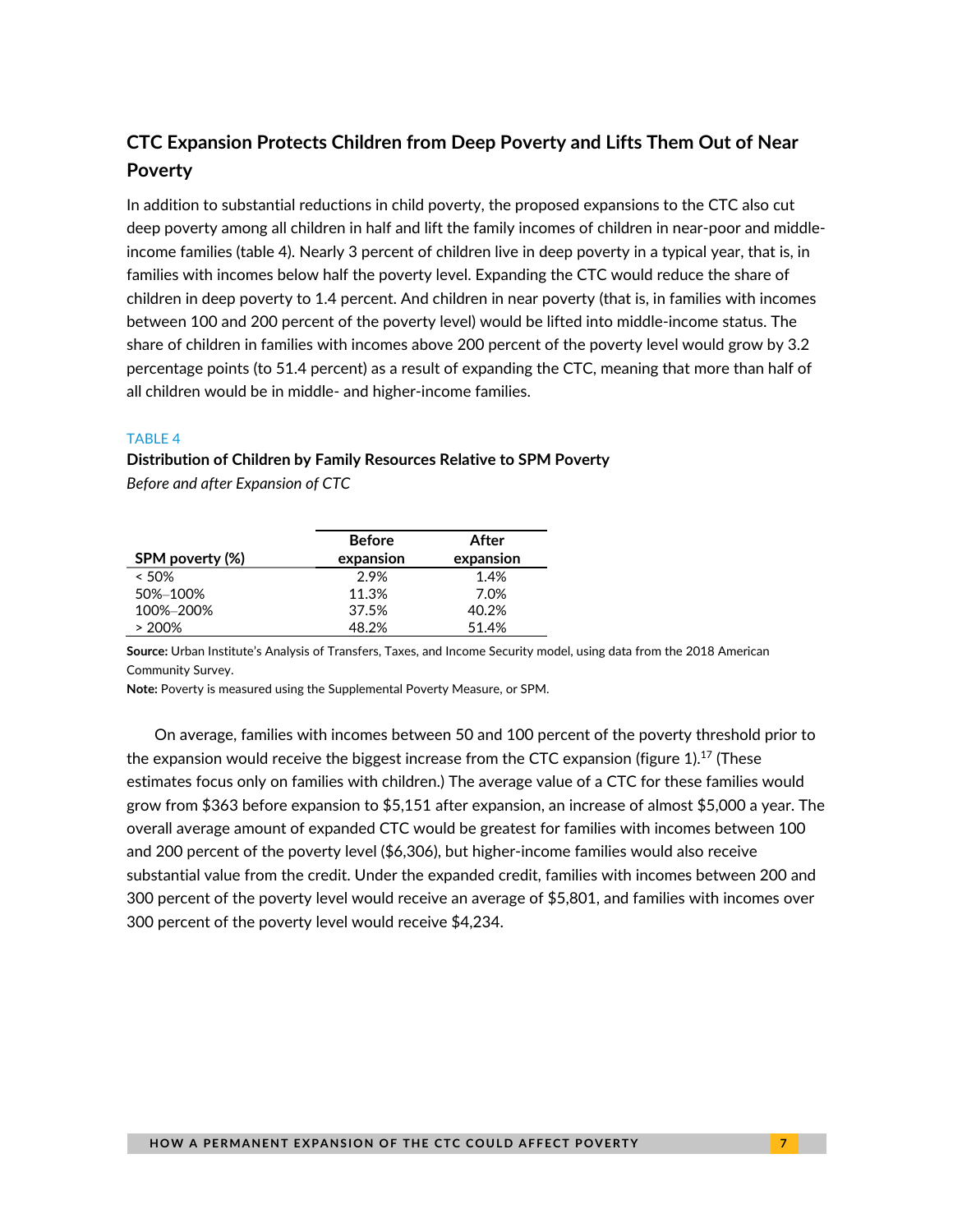#### FIGURE 1





**Source:** Urban Institute's Analysis of Transfers, Taxes, and Income Security model, using data from the 2018 American Community Survey.

**Notes:** Poverty is measured using the Supplemental Poverty Measure, or SPM. Averages include families with children receiving \$0 in child tax credits.

### **CTC Expansion Benefits Families in All Parts of the Country**

Children in all parts of the country would benefit from the proposed expansion of the CTC. Children in metropolitan areas are more likely to be poor than children in nonmetropolitan areas when using the SPM measure (14.9 and 12.3 percent, respectively), but both groups would enjoy substantial declines in poverty from the expanded CTC (figure 2). In metropolitan areas, the child poverty rate would drop by 6.0 percentage points, down to 8.9 percent. In nonmetropolitan areas, expanding the CTC would cut child poverty by more than half, dropping the rate from 12.3 to 5.9 percent. Some of the difference in the antipoverty effects of the CTC likely stem from the fact that our measure of poverty, the SPM, considers differences in the cost of living, and the value of the CTC relative to the poverty level will be greater for those living in nonmetropolitan areas, which tend to have lower living costs than metropolitan areas.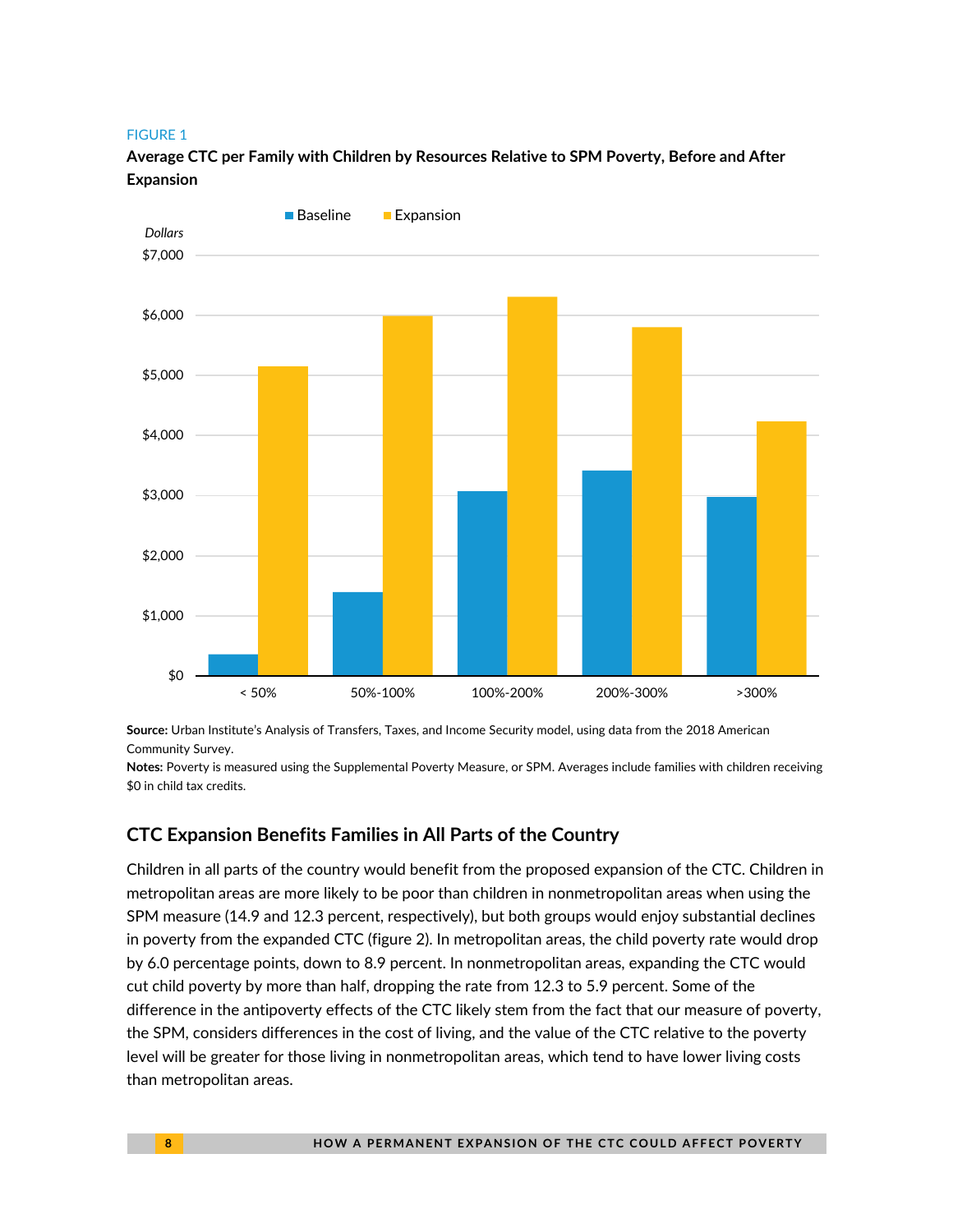#### FIGURE 2



#### **SPM Poverty Rate by Metro Status, Before and after expansion of CTC**

**Source:** Source: Urban Institute's Analysis of Transfers, Taxes, and Income Security model, using data from the 2018 American Community Survey.

**Note:** Poverty is measured using the Supplemental Poverty Measure, or SPM.

At the state level, no clear pattern emerges for the strength of the CTC expansion's antipoverty effects (table 5; reductions in child poverty by state by race and ethnicity appear in the appendix). Child poverty would be cut 50 percent or more in 11 states. On a percentage basis, the greatest relative decline in child poverty occurs in Vermont, where it would drop almost 63 percent, and the smallest decline would occur in California, where it would drop 33 percent. But child poverty in Vermont was low even before the expansion (7.1 percent), so the absolute reduction in child poverty is a more modest 4.5 percentage points there. In California, the absolute drop is 6.8 percentage points. In absolute terms, more children are removed from poverty in California than in any other state (613,000), but that in part reflects the fact that it is the most populous state. The states with the largest percentage-point drops in child poverty are New Mexico (9.2 percentage points); Louisiana (8.8 percentage points); Mississippi (8.3 percentage points); and Washington, DC (8.1 percentage points). Differences in the poverty reduction effects of the CTC across states partly reflect differences in the share of states' children living in families just below the poverty level.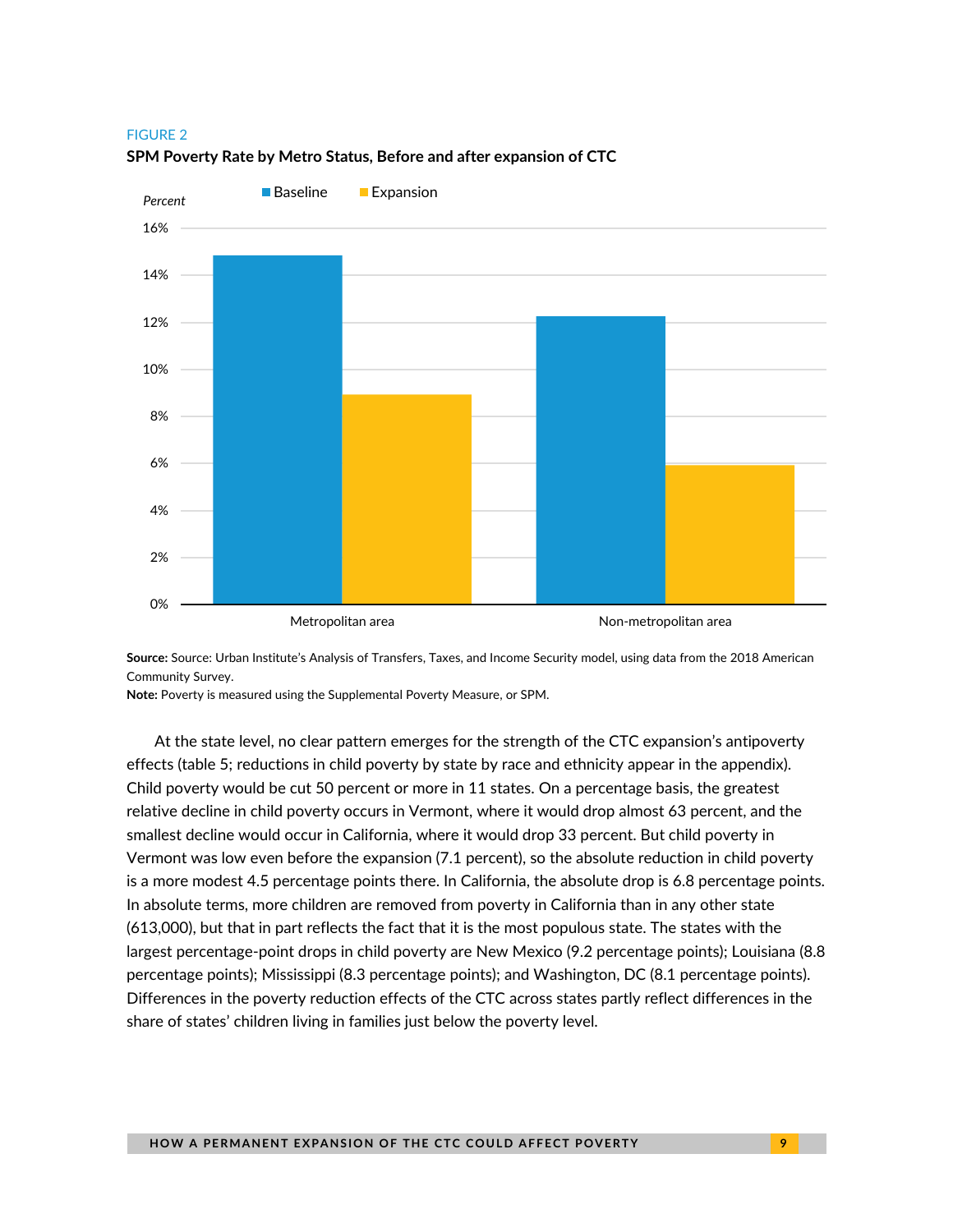### TABLE 5

# **Percentage of Children in SPM Poverty by State**

*Before and after Expansion of CTC*

|                      |                    | <b>Before and After Policy</b><br>Implementation |                        | <b>Change after Implementation</b> |                               |  |  |
|----------------------|--------------------|--------------------------------------------------|------------------------|------------------------------------|-------------------------------|--|--|
|                      |                    |                                                  |                        |                                    |                               |  |  |
| <b>State</b>         | <b>Before</b>      | After                                            | Percentage-            | Percentage                         | Number removed<br>(thousands) |  |  |
| Alabama              | expansion<br>15.0% | expansion<br>7.5%                                | point change<br>$-7.5$ | change<br>$-49.9%$                 | 81                            |  |  |
| Alaska               | 12.0%              | 5.8%                                             | $-6.2$                 | $-51.7%$                           | 11                            |  |  |
| Arizona              | 15.6%              | 8.8%                                             | $-6.8$                 | $-43.6%$                           | 111                           |  |  |
| Arkansas             | 13.8%              | 6.8%                                             | $-7.0$                 | $-50.8%$                           | 49                            |  |  |
| California           |                    |                                                  |                        |                                    |                               |  |  |
|                      | 20.5%              | 13.7%                                            | $-6.8$                 | $-33.3%$                           | 613                           |  |  |
| Colorado             | 11.7%              | 7.3%                                             | $-4.4$                 | $-37.8%$                           | 56                            |  |  |
| Connecticut          | 11.1%              | 6.6%                                             | $-4.5$                 | $-40.4%$                           | 33                            |  |  |
| Delaware             | 13.0%              | 8.2%                                             | $-4.8$                 | $-36.6%$                           | 10                            |  |  |
| District of Columbia | 15.2%              | 7.1%                                             | $-8.1$                 | $-53.4%$                           | 10                            |  |  |
| Florida              | 18.2%              | 11.1%                                            | $-7.1$                 | $-39.0%$                           | 298                           |  |  |
| Georgia              | 14.8%              | 8.8%                                             | $-6.0$                 | $-40.6%$                           | 150                           |  |  |
| Hawaii               | 9.8%               | 5.0%                                             | $-4.8$                 | $-48.6%$                           | 14                            |  |  |
| Idaho                | 10.1%              | 6.1%                                             | $-4.0$                 | $-39.5%$                           | 18                            |  |  |
| <b>Illinois</b>      | 11.4%              | 6.6%                                             | $-4.9$                 | $-42.6%$                           | 139                           |  |  |
| Indiana              | 11.8%              | 6.4%                                             | $-5.3$                 | $-45.5%$                           | 83                            |  |  |
| lowa                 | 7.1%               | 3.8%                                             | $-3.3$                 | $-46.2%$                           | 24                            |  |  |
| Kansas               | 9.0%               | 4.9%                                             | $-4.1$                 | $-45.4%$                           | 29                            |  |  |
| Kentucky             | 13.7%              | 7.0%                                             | $-6.7$                 | $-49.1%$                           | 67                            |  |  |
| Louisiana            | 16.6%              | 7.8%                                             | $-8.8$                 | $-52.7%$                           | 96                            |  |  |
| Maine                | 7.2%               | 3.9%                                             | $-3.3$                 | $-46.1%$                           | 8                             |  |  |
| Maryland             | 12.1%              | 7.4%                                             | $-4.7$                 | $-39.0%$                           | 63                            |  |  |
| Massachusetts        | 10.6%              | 6.6%                                             | $-4.1$                 | $-38.2%$                           | 55                            |  |  |
| Michigan             | 11.9%              | 6.5%                                             | $-5.4$                 | $-45.6%$                           | 117                           |  |  |
| Minnesota            | 5.7%               | 3.2%                                             | $-2.5$                 | $-44.3%$                           | 33                            |  |  |
| Mississippi          | 16.5%              | 8.1%                                             | $-8.3$                 | $-50.7%$                           | 59                            |  |  |
| Missouri             | 11.2%              | 5.6%                                             | $-5.6$                 | $-50.0%$                           | 77                            |  |  |
| Montana              | 9.2%               | 4.9%                                             | $-4.3$                 | $-46.7%$                           | 10                            |  |  |
| Nebraska             | 6.8%               | 3.4%                                             | $-3.4$                 | $-50.4%$                           | 16                            |  |  |
| Nevada               | 15.7%              | 9.2%                                             | $-6.4$                 | $-41.0%$                           | 44                            |  |  |
| New Hampshire        | 8.4%               | 4.2%                                             | $-4.2$                 | $-50.3%$                           | 11                            |  |  |
| New Jersey           | 14.3%              | 9.3%                                             | $-5.0$                 | $-34.8%$                           | 97                            |  |  |
| New Mexico           | 18.0%              | 8.8%                                             | $-9.2$                 | $-51.0%$                           | 44                            |  |  |
| New York             | 15.6%              | 9.6%                                             | $-6.0$                 | $-38.2%$                           | 240                           |  |  |
| North Carolina       | 15.0%              | 8.4%                                             | $-6.6$                 | $-44.3%$                           | 152                           |  |  |
| North Dakota         | 4.8%               | 2.6%                                             | $-2.2$                 | $-46.3%$                           | 4                             |  |  |
| Ohio                 | 10.3%              | 5.2%                                             | $-5.1$                 | $-49.6%$                           | 133                           |  |  |
| Oklahoma             | 13.1%              | 6.9%                                             | $-6.2$                 | $-47.3%$                           | 59                            |  |  |
| Oregon               | 13.2%              | 7.0%                                             | $-6.2$                 | $-47.2%$                           | 54                            |  |  |
| Pennsylvania         | 10.5%              | 5.9%                                             | $-4.6$                 | $-43.8%$                           | 121                           |  |  |
| Rhode Island         | 10.3%              | 6.9%                                             | $-3.5$                 | $-33.5%$                           | 7                             |  |  |
| South Carolina       | 14.7%              | 7.8%                                             | $-6.9$                 | $-47.1%$                           | 76                            |  |  |
| South Dakota         | 10.2%              | 5.2%                                             | $-5.0$                 | $-49.0%$                           | 11                            |  |  |
| Tennessee            | 15.0%              | 8.1%                                             | $-6.9$                 | $-45.9%$                           | 104                           |  |  |
| <b>Texas</b>         | 17.3%              | 10.1%                                            | $-7.2$                 | $-41.8%$                           | 535                           |  |  |
| Utah                 | 7.0%               | 3.9%                                             |                        |                                    | 29                            |  |  |
| Vermont              | 7.1%               |                                                  | $-3.1$<br>$-4.5$       | -44.0%                             | 5                             |  |  |
|                      |                    | 2.6%                                             |                        | $-62.7%$<br>$-35.5%$               |                               |  |  |
| Virginia             | 14.5%              | 9.4%                                             | $-5.2$                 |                                    | 96                            |  |  |
| Washington           | 9.4%               | 5.3%                                             | $-4.1$                 | $-43.4%$                           | 67                            |  |  |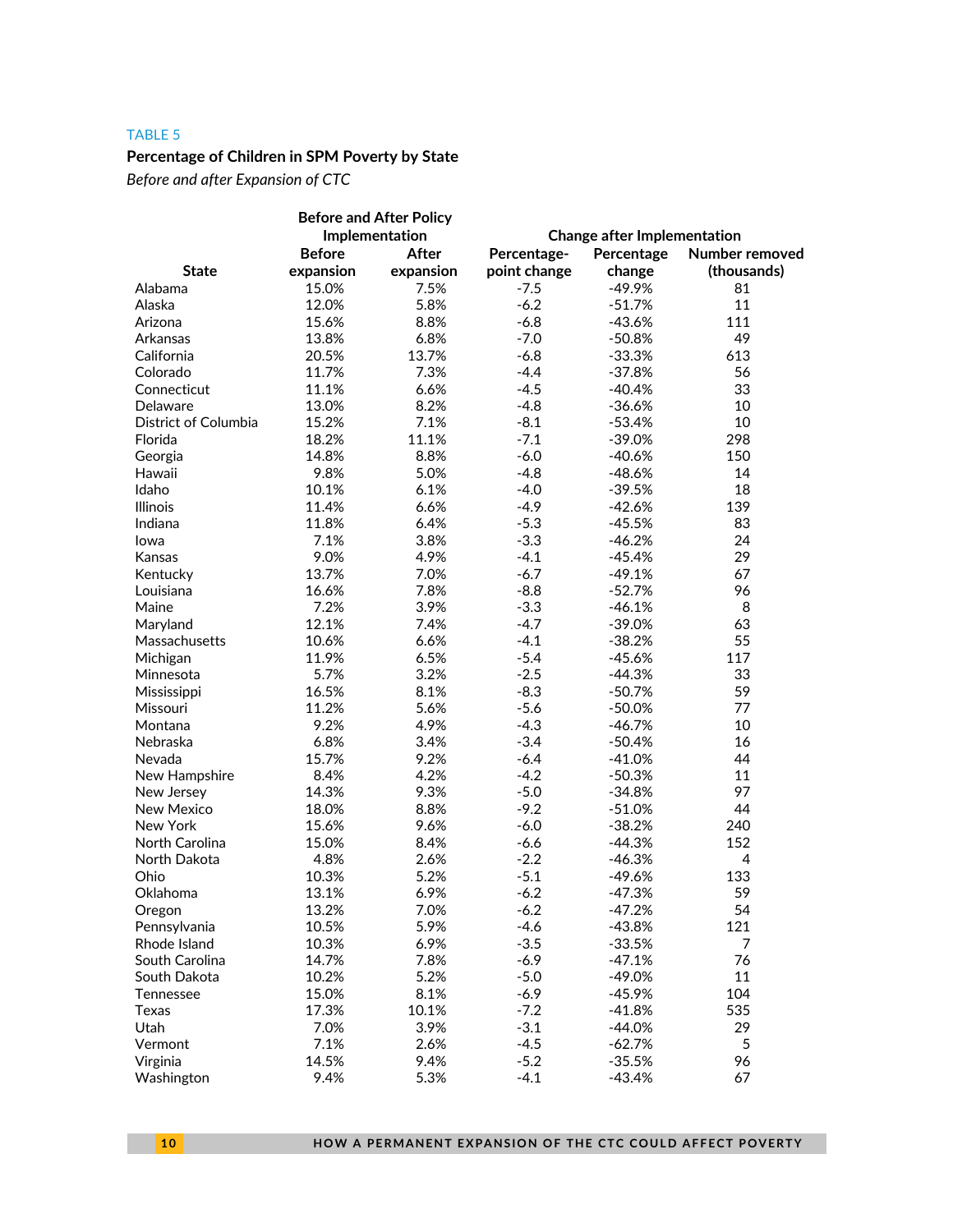|                  |                            | <b>Before and After Policy</b><br>Implementation |                             | <b>Change after Implementation</b> |                               |
|------------------|----------------------------|--------------------------------------------------|-----------------------------|------------------------------------|-------------------------------|
| <b>State</b>     | <b>Before</b><br>expansion | After<br>expansion                               | Percentage-<br>point change | Percentage<br>change               | Number removed<br>(thousands) |
| West Virginia    | 13.8%                      | 7.0%                                             | $-6.8$                      | $-49.5%$                           | 25                            |
| <b>Wisconsin</b> | 7.2%                       | 3.7%                                             | $-3.4$                      | $-47.9%$                           | 44                            |
| <b>Wyoming</b>   | 10.4%                      | 5.1%                                             | $-5.3$                      | $-51.0%$                           |                               |

**Source:** Urban Institute's Analysis of Transfers, Taxes, and Income Security model, using data from the 2018 American Community Survey.

**Note:** SPM = Supplemental Poverty Measure.

# **Discussion**

Since its enactment in 1997, the CTC has been expanded several times, increasing the benefits available to families with low incomes. The proposed expansions to the CTC would raise the maximum credit from \$2,000 per child to \$3,600 per child under age 6 and to \$3,000 for older children, make 17-year-old children eligible for the credit, and make the credit fully refundable so families with very low incomes could receive the full value of the credit.

Those expansions, when taken together, would lift 4.3 million children out of poverty in a typical year and would reduce child poverty, as measured by the SPM, from 14.2 to 8.4 percent—a reduction in child poverty of over 40 percent. (Here we use 2018 to represent a typical year.) Children from all racial and ethnic backgrounds throughout the country would benefit from the proposed expansion. The antipoverty effects of the expansions would be particularly pronounced for Black and Hispanic children, lifting over 1 million Black children and 1.7 million Hispanic children out of poverty and cutting the Black child poverty rate by more than half. Child poverty is deeply concerning not only because it reflects current hardship but also because children who grow up in poverty experience worse outcomes as adults (National Academies of Sciences, Engineering, and Medicine 2019). Tax credits are an evidence-based strategy for improving economic outcomes.

We model an expansion of the CTC assuming a 78 percent take-up rate among families that do not file taxes. It is possible that in reality, take-up may be lower than 78 percent. However, if the CTC expansions are made permanent and a robust outreach effort increases awareness of the program, a 78 percent take-up may be too low.

How we model take-up has a noticeable impact on child poverty. We ran an additional simulation that assumed all eligible nonfilers would receive the credit. In that scenario, child poverty after expansion would be 8.0 percent, rather than the 8.4 percent in our main simulation. This difference demonstrates the importance of ensuring that nonfilers are aware of this new benefit to make the expanded CTC is as effective at reducing poverty as it can be.

Critics of the proposed expansion argue that it will discourage work among parents with very low incomes because it increases the resources available to families with very low and no earnings (Rachidi 2021). Recent research on prior CTC expansions, however, suggests that rather than reducing work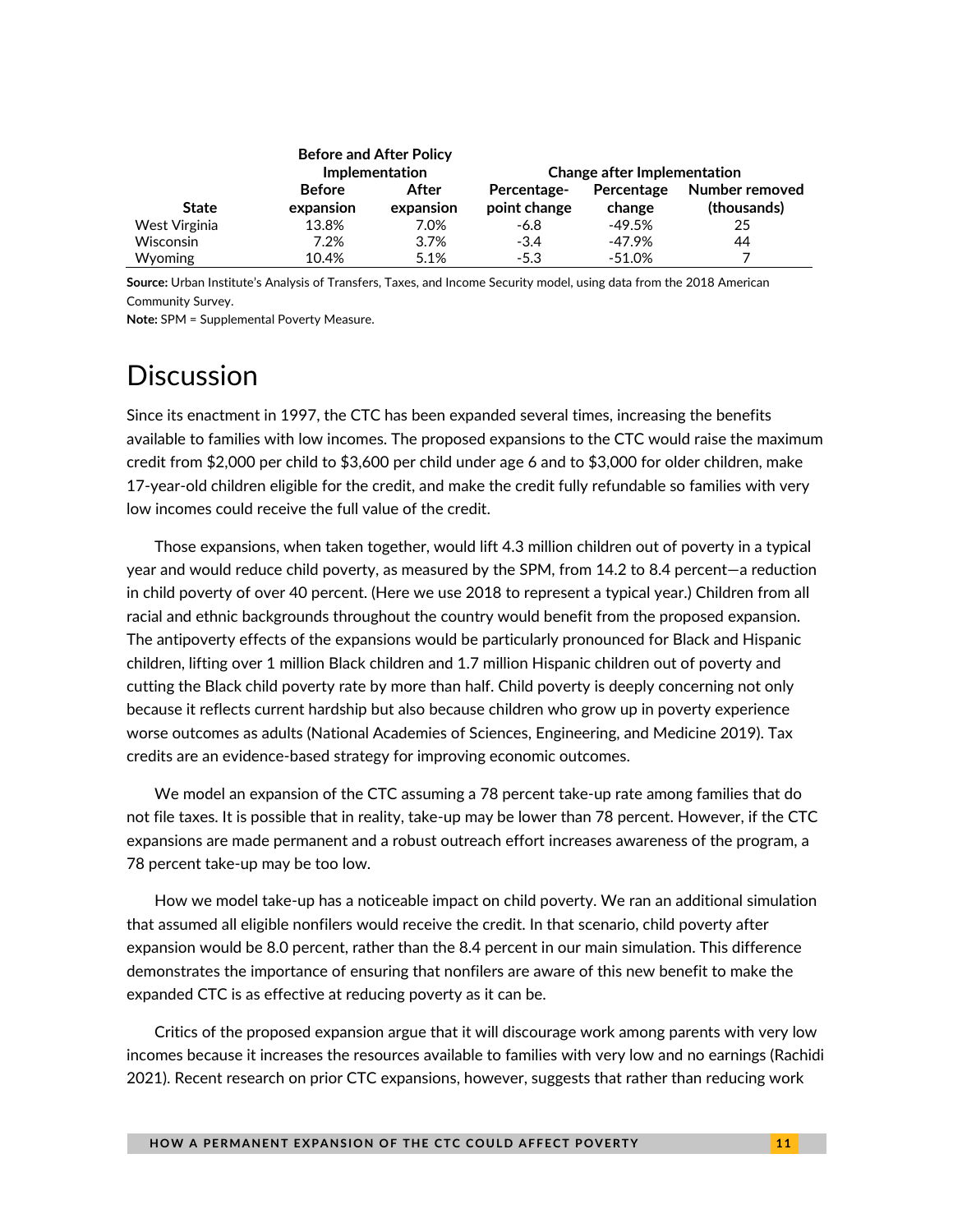effort, the expansions increased labor force participation (Lippold 2020; Zheng 2020). Those findings are consistent with preliminary results from an experiment in Stockton, California, in which unconditional cash transfers to families with low incomes (i.e., the provision of basic-level income) increased market work (West et al. 2021). Further, prior simulations of policies similar to the CTC expansions that have incorporated assumptions about reductions in work effort suggest that any drop in earned income has exceedingly small effects on poverty. Child poverty would be one-tenth of a percentage point higher than it otherwise would be if recipients worked a little less (NAS 2019).

Note that our analysis focuses on the additional antipoverty benefits of expansions to the CTC. Even without the expansions, the CTC reduces child poverty. Recent estimates suggest that in 2018, the CTC without the recent expansions lifted 2.3 million children out of poverty (CBPP 2019). Further, our work focuses on annual poverty rates, but the proposed expansions of the CTC would provide advance payments of the credit on a monthly basis. Although that change would add to the complexity of administering the benefit, it would provide families with a steady source of income through the year that could help them deal with destabilizing events. The added financial stability could contribute to children's healthy development (Sandstrom and Huerta 2013). The proposed expansions could transform the CTC into one of the most effective tools for reducing child poverty in the US.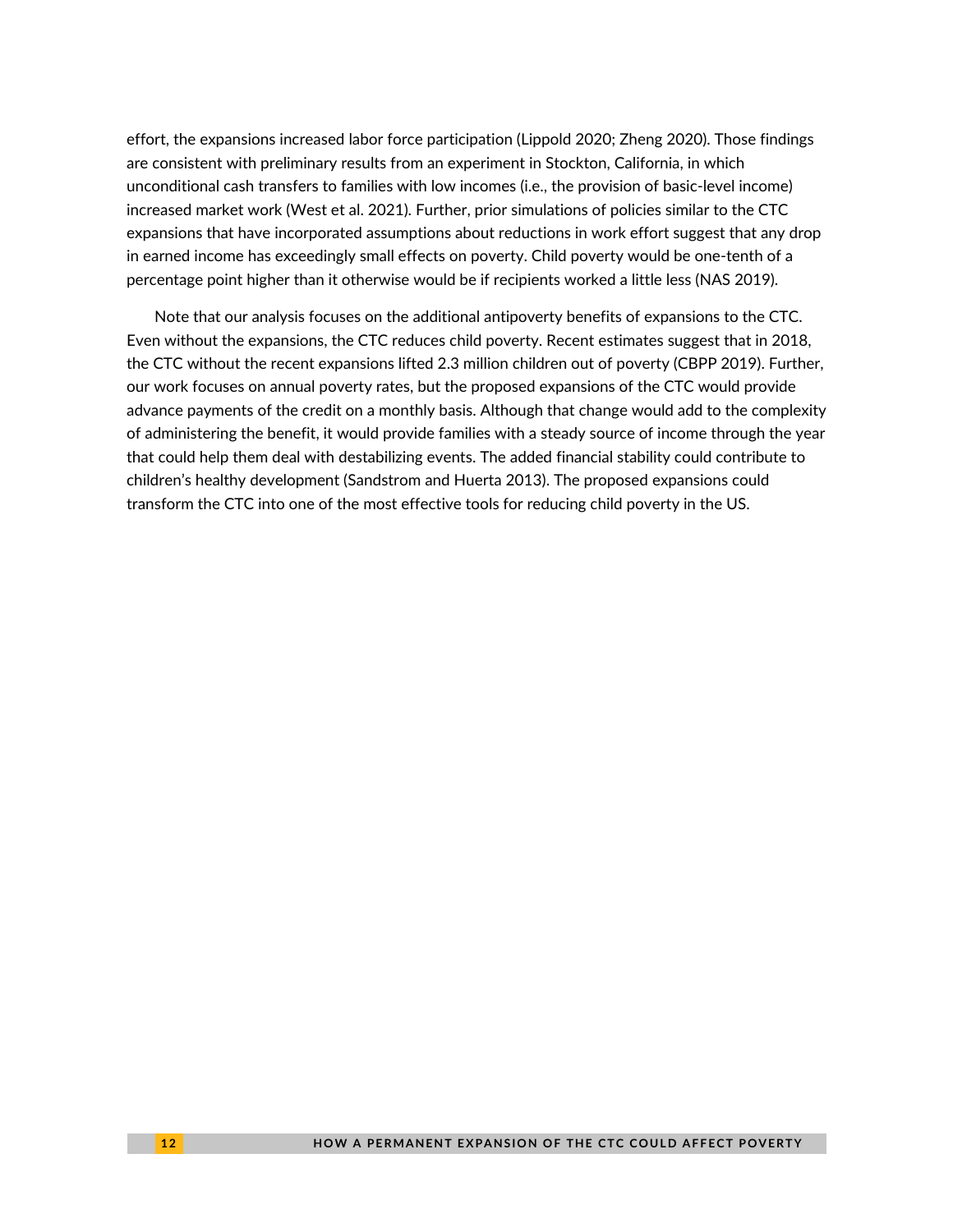# Appendix: Detailed Table

### TABLE A.1

### **Percentage of Children in SPM Poverty in 2018 by State and Race**

*Before and after expansion of CTC*

|                      |                 | White            |                 | <b>Black</b>     |                 | <b>Hispanic</b>  | <b>AAPI</b>     |                  |                 | Other            |
|----------------------|-----------------|------------------|-----------------|------------------|-----------------|------------------|-----------------|------------------|-----------------|------------------|
|                      | <b>Baseline</b> | <b>Expansion</b> | <b>Baseline</b> | <b>Expansion</b> | <b>Baseline</b> | <b>Expansion</b> | <b>Baseline</b> | <b>Expansion</b> | <b>Baseline</b> | <b>Expansion</b> |
| Alabama              | 9.6%            | 5.6%             | 21.6%           | 9.4%             | <b>NA</b>       | <b>NA</b>        | <b>NA</b>       | <b>NA</b>        | <b>NA</b>       | <b>NA</b>        |
| Alaska               | <b>NA</b>       | <b>NA</b>        | <b>NA</b>       | <b>NA</b>        | <b>NA</b>       | <b>NA</b>        | <b>NA</b>       | <b>NA</b>        | <b>NA</b>       | <b>NA</b>        |
| Arizona              | 7.8%            | 4.3%             | <b>NA</b>       | <b>NA</b>        | 20.7%           | 12.4%            | <b>NA</b>       | <b>NA</b>        | 24.3%           | 13.1%            |
| Arkansas             | 9.7%            | 5.2%             | <b>NA</b>       | NA               | <b>NA</b>       | <b>NA</b>        | <b>NA</b>       | <b>NA</b>        | <b>NA</b>       | <b>NA</b>        |
| California           | 9.6%            | 6.5%             | 22.0%           | 12.5%            | 27.9%           | 18.4%            | 16.0%           | 12.4%            | 11.0%           | 7.0%             |
| Colorado             | 6.6%            | 4.4%             | <b>NA</b>       | <b>NA</b>        | 20.1%           | 12.0%            | <b>NA</b>       | <b>NA</b>        | <b>NA</b>       | <b>NA</b>        |
| Connecticut          | 5.2%            | 3.2%             | <b>NA</b>       | NA               | 23.7%           | 13.3%            | <b>NA</b>       | <b>NA</b>        | <b>NA</b>       | <b>NA</b>        |
| <b>Delaware</b>      | <b>NA</b>       | <b>NA</b>        | <b>NA</b>       | <b>NA</b>        | <b>NA</b>       | <b>NA</b>        | <b>NA</b>       | <b>NA</b>        | <b>NA</b>       | <b>NA</b>        |
| District of Columbia | <b>NA</b>       | <b>NA</b>        | <b>NA</b>       | <b>NA</b>        | <b>NA</b>       | <b>NA</b>        | <b>NA</b>       | <b>NA</b>        | <b>NA</b>       | <b>NA</b>        |
| Florida              | 10.6%           | 6.5%             | 24.6%           | 12.5%            | 25.0%           | 16.5%            | <b>NA</b>       | <b>NA</b>        | 13.3%           | 7.9%             |
| Georgia              | 8.4%            | 4.9%             | 18.2%           | 10.0%            | 26.4%           | 17.2%            | <b>NA</b>       | <b>NA</b>        | 14.1%           | 8.4%             |
| Hawaii               | <b>NA</b>       | <b>NA</b>        | <b>NA</b>       | <b>NA</b>        | <b>NA</b>       | <b>NA</b>        | <b>NA</b>       | <b>NA</b>        | <b>NA</b>       | <b>NA</b>        |
| Idaho                | 6.6%            | 3.9%             | <b>NA</b>       | <b>NA</b>        | <b>NA</b>       | <b>NA</b>        | <b>NA</b>       | <b>NA</b>        | <b>NA</b>       | <b>NA</b>        |
| <b>Illinois</b>      | 6.1%            | 3.4%             | 17.3%           | 8.3%             | 19.5%           | 11.6%            | 10.6%           | 8.9%             | 10.3%           | 6.1%             |
| Indiana              | 7.5%            | 4.2%             | <b>NA</b>       | NA               | 23.8%           | 13.0%            | <b>NA</b>       | <b>NA</b>        | <b>NA</b>       | <b>NA</b>        |
| lowa                 | 4.7%            | 2.5%             | <b>NA</b>       | <b>NA</b>        | <b>NA</b>       | <b>NA</b>        | <b>NA</b>       | <b>NA</b>        | <b>NA</b>       | <b>NA</b>        |
| Kansas               | 4.2%            | 2.4%             | <b>NA</b>       | NA               | <b>NA</b>       | <b>NA</b>        | <b>NA</b>       | <b>NA</b>        | <b>NA</b>       | <b>NA</b>        |
| Kentucky             | 11.8%           | 6.0%             | <b>NA</b>       | <b>NA</b>        | <b>NA</b>       | <b>NA</b>        | <b>NA</b>       | <b>NA</b>        | <b>NA</b>       | <b>NA</b>        |
| Louisiana            | 9.4%            | 5.2%             | 25.7%           | 10.2%            | <b>NA</b>       | <b>NA</b>        | <b>NA</b>       | <b>NA</b>        | <b>NA</b>       | <b>NA</b>        |
| Maine                | 6.9%            | 4.0%             | <b>NA</b>       | <b>NA</b>        | <b>NA</b>       | <b>NA</b>        | <b>NA</b>       | <b>NA</b>        | <b>NA</b>       | <b>NA</b>        |
| Maryland             | 4.9%            | 3.0%             | 15.3%           | 9.0%             | 27.2%           | 16.4%            | <b>NA</b>       | <b>NA</b>        | <b>NA</b>       | <b>NA</b>        |
| Massachusetts        | 6.3%            | 4.2%             | <b>NA</b>       | <b>NA</b>        | 21.7%           | 11.1%            | <b>NA</b>       | <b>NA</b>        | <b>NA</b>       | <b>NA</b>        |
| Michigan             | 8.4%            | 4.7%             | 23.9%           | 12.6%            | 16.5%           | 8.2%             | <b>NA</b>       | <b>NA</b>        | 12.2%           | 6.2%             |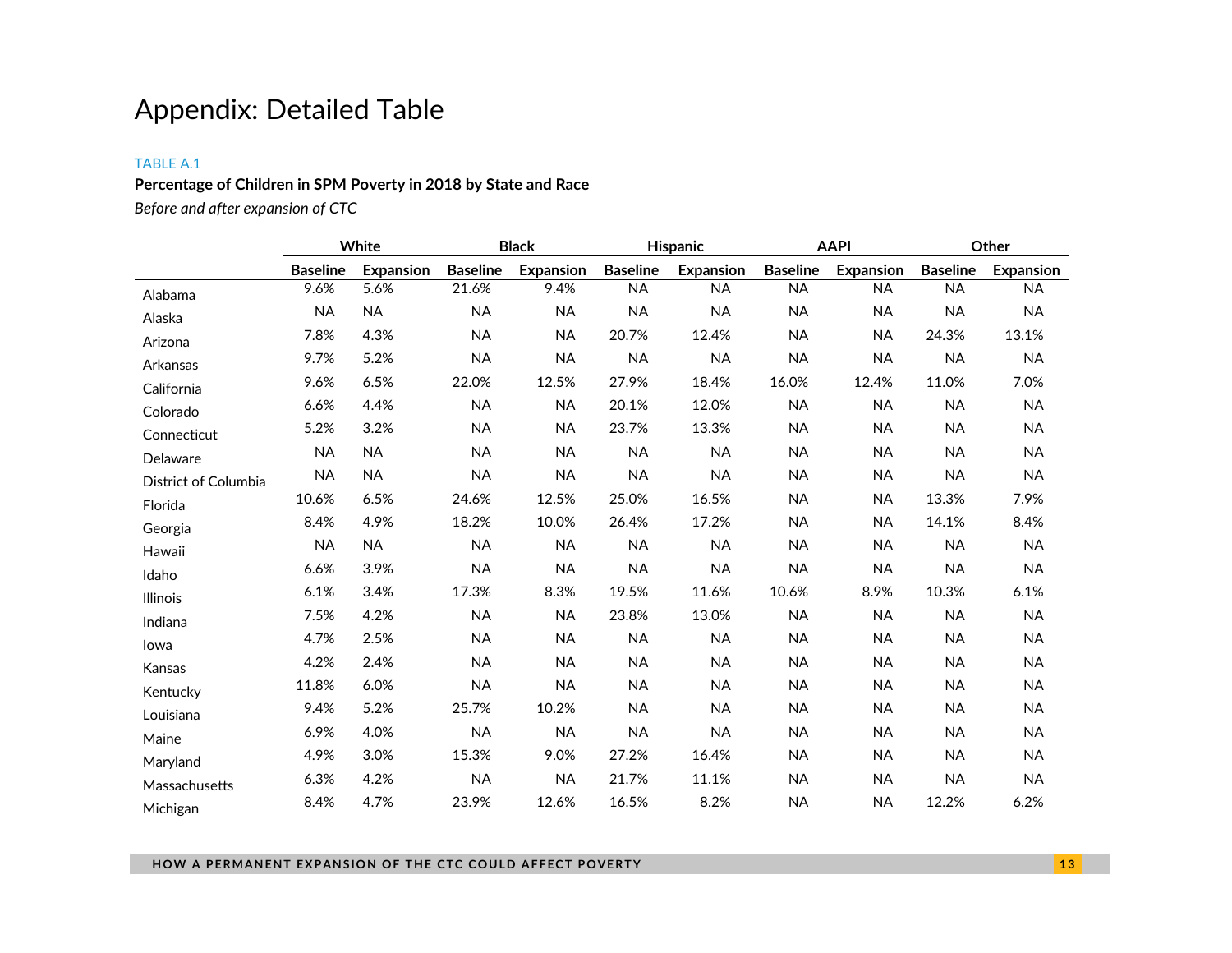| Minnesota      | 2.5%      | 1.1%      | <b>NA</b> | <b>NA</b> | <b>NA</b> | <b>NA</b> | <b>NA</b> | <b>NA</b> | <b>NA</b> | <b>NA</b> |
|----------------|-----------|-----------|-----------|-----------|-----------|-----------|-----------|-----------|-----------|-----------|
| Mississippi    | 8.9%      | 5.0%      | 24.0%     | 11.6%     | <b>NA</b> | <b>NA</b> | <b>NA</b> | <b>NA</b> | <b>NA</b> | <b>NA</b> |
| Missouri       | 7.8%      | 4.1%      | <b>NA</b> | <b>NA</b> | <b>NA</b> | <b>NA</b> | <b>NA</b> | <b>NA</b> | <b>NA</b> | <b>NA</b> |
| Montana        | 8.3%      | 4.9%      | <b>NA</b> | <b>NA</b> | <b>NA</b> | <b>NA</b> | <b>NA</b> | <b>NA</b> | <b>NA</b> | <b>NA</b> |
| Nebraska       | 4.1%      | 1.9%      | <b>NA</b> | <b>NA</b> | <b>NA</b> | <b>NA</b> | <b>NA</b> | <b>NA</b> | <b>NA</b> | <b>NA</b> |
| Nevada         | 7.6%      | 4.7%      | <b>NA</b> | <b>NA</b> | 21.2%     | 13.4%     | <b>NA</b> | <b>NA</b> | <b>NA</b> | <b>NA</b> |
| New Hampshire  | 6.4%      | 3.8%      | <b>NA</b> | <b>NA</b> | <b>NA</b> | <b>NA</b> | <b>NA</b> | <b>NA</b> | <b>NA</b> | <b>NA</b> |
| New Jersey     | 7.2%      | 4.5%      | 18.2%     | 10.5%     | 26.4%     | 17.7%     | 9.3%      | 7.6%      | <b>NA</b> | <b>NA</b> |
| New Mexico     | <b>NA</b> | <b>NA</b> | <b>NA</b> | <b>NA</b> | 21.2%     | 10.0%     | <b>NA</b> | <b>NA</b> | <b>NA</b> | <b>NA</b> |
| New York       | 8.0%      | 4.1%      | 17.7%     | 10.3%     | 27.1%     | 17.4%     | 24.1%     | 19.0%     | 11.7%     | 7.6%      |
| North Carolina | 8.9%      | 5.3%      | 19.5%     | 9.6%      | 29.2%     | 16.5%     | <b>NA</b> | <b>NA</b> | 13.4%     | 6.3%      |
| North Dakota   | 2.2%      | 1.3%      | <b>NA</b> | <b>NA</b> | <b>NA</b> | <b>NA</b> | <b>NA</b> | <b>NA</b> | <b>NA</b> | <b>NA</b> |
| Ohio           | 7.5%      | 3.9%      | 19.7%     | 8.4%      | 18.2%     | 12.8%     | <b>NA</b> | <b>NA</b> | 13.9%     | 5.7%      |
| Oklahoma       | 8.7%      | 4.8%      | <b>NA</b> | <b>NA</b> | 21.3%     | 11.3%     | <b>NA</b> | <b>NA</b> | 12.9%     | 6.9%      |
| Oregon         | 8.8%      | 4.8%      | <b>NA</b> | <b>NA</b> | 25.0%     | 14.3%     | <b>NA</b> | <b>NA</b> | <b>NA</b> | <b>NA</b> |
| Pennsylvania   | 6.4%      | 3.7%      | 17.5%     | 9.8%      | 22.5%     | 11.6%     | <b>NA</b> | <b>NA</b> | 13.3%     | 6.9%      |
| Rhode Island   | 4.4%      | 1.7%      | <b>NA</b> | <b>NA</b> | <b>NA</b> | <b>NA</b> | <b>NA</b> | <b>NA</b> | <b>NA</b> | <b>NA</b> |
| South Carolina | 8.3%      | 4.8%      | 22.9%     | 11.0%     | <b>NA</b> | <b>NA</b> | <b>NA</b> | <b>NA</b> | <b>NA</b> | <b>NA</b> |
| South Dakota   | 3.6%      | 1.6%      | <b>NA</b> | <b>NA</b> | <b>NA</b> | <b>NA</b> | <b>NA</b> | <b>NA</b> | <b>NA</b> | <b>NA</b> |
| Tennessee      | 10.6%     | 6.1%      | 23.2%     | 9.7%      | 29.4%     | 19.1%     | <b>NA</b> | <b>NA</b> | <b>NA</b> | <b>NA</b> |
| Texas          | 7.3%      | 4.6%      | 20.4%     | 9.3%      | 23.6%     | 14.0%     | 13.2%     | 8.6%      | 12.3%     | 8.1%      |
| Utah           | 4.8%      | 2.4%      | <b>NA</b> | <b>NA</b> | 12.8%     | 8.4%      | <b>NA</b> | <b>NA</b> | <b>NA</b> | <b>NA</b> |
| Vermont        | <b>NA</b> | <b>NA</b> | <b>NA</b> | <b>NA</b> | <b>NA</b> | <b>NA</b> | <b>NA</b> | <b>NA</b> | <b>NA</b> | <b>NA</b> |
| Virginia       | 8.5%      | 5.9%      | 21.9%     | 10.4%     | 28.1%     | 20.2%     | 16.5%     | 14.0%     | 11.4%     | 7.3%      |
| Washington     | 6.7%      | 3.6%      | <b>NA</b> | <b>NA</b> | 13.5%     | 6.2%      | 14.1%     | 12.8%     | 11.1%     | 6.7%      |
| West Virginia  | 13.0%     | 7.1%      | <b>NA</b> | <b>NA</b> | <b>NA</b> | <b>NA</b> | <b>NA</b> | <b>NA</b> | <b>NA</b> | <b>NA</b> |
| Wisconsin      | 5.2%      | 2.4%      | <b>NA</b> | <b>NA</b> | <b>NA</b> | <b>NA</b> | <b>NA</b> | <b>NA</b> | <b>NA</b> | <b>NA</b> |
| Wyoming        | <b>NA</b> | <b>NA</b> | <b>NA</b> | <b>NA</b> | <b>NA</b> | <b>NA</b> | <b>NA</b> | <b>NA</b> | <b>NA</b> | <b>NA</b> |

**Source:** Urban Institute's Analysis of Transfers, Taxes, and Income Security model, using data from the 2018 American Community Survey

Note: AAPI = Asian American and Pacific Islander. We suppress cells when there are fewer than 1,000 unweighted children in a given state-racial or ethnice group (denoted with NA).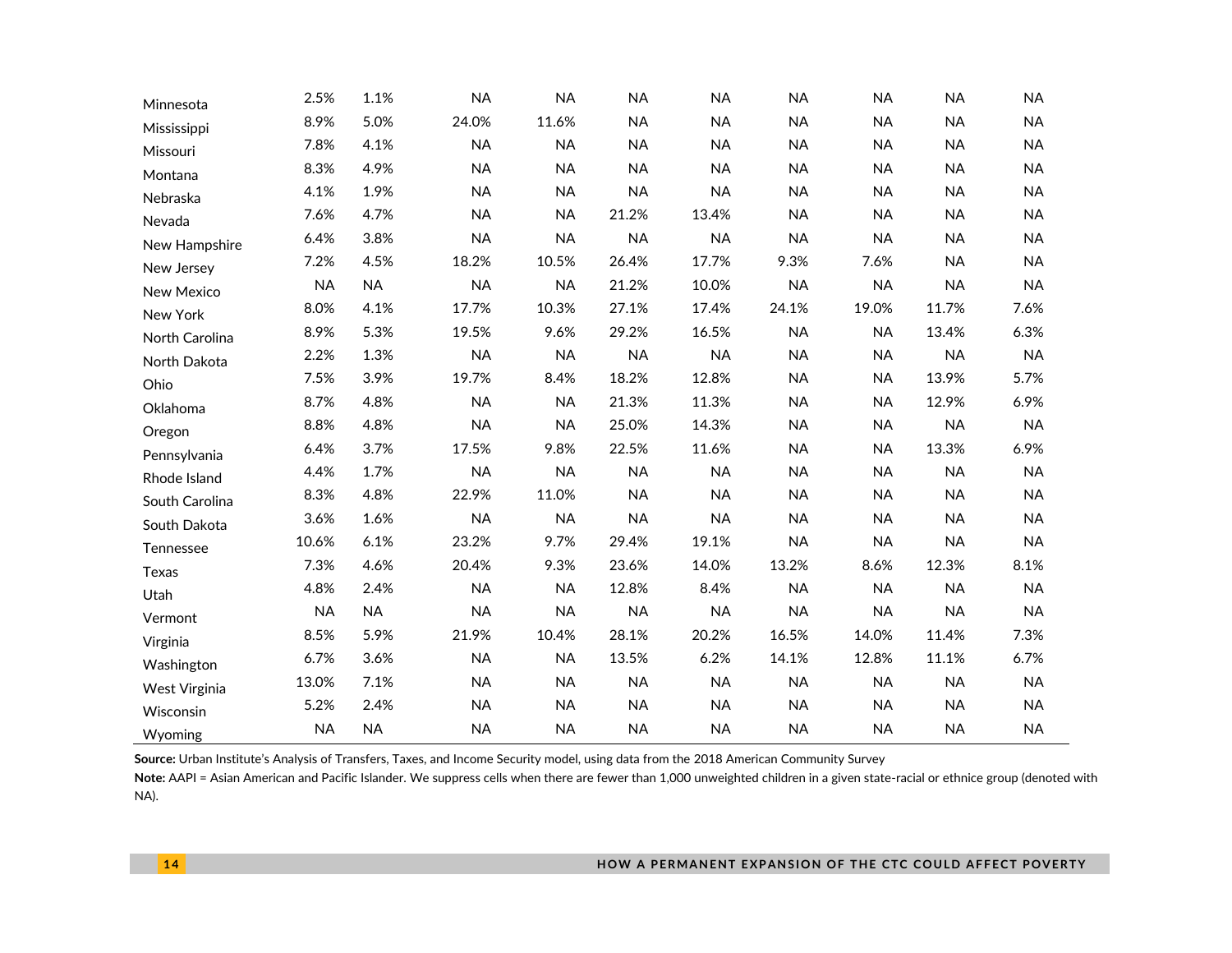# **Notes**

- $1$  For more information about the law, see "American Rescue Plan Act of 2021," H.R. 1319, 117th Cong. (2021), [https://www.congress.gov/bill/117th-congress/house-bill/1319/text/.](https://www.congress.gov/bill/117th-congress/house-bill/1319/text/)
- $2$  "Fact Sheet: The American Families Plan," press release, White House, April 28, 2021, [https://www.whitehouse.gov/briefing-room/statements-releases/2021/04/28/fact-sheet-the-american](https://www.whitehouse.gov/briefing-room/statements-releases/2021/04/28/fact-sheet-the-american-families-plan/)[families-plan/.](https://www.whitehouse.gov/briefing-room/statements-releases/2021/04/28/fact-sheet-the-american-families-plan/)
- <sup>3</sup> For further details about our implementation of the SPM, see Wheaton, Giannarelli, and Dehry (2021).
- <sup>4</sup> Elaine Maag and Nikhita Airi, "The Child Tax Credit Grows Up to Lift Millions of Children Out of Poverty," *TaxVox*, March 16, 2021[, https://www.taxpolicycenter.org/taxvox/child-tax-credit-grows-lift-millions-children](https://www.taxpolicycenter.org/taxvox/child-tax-credit-grows-lift-millions-children-out-poverty)[out-poverty](https://www.taxpolicycenter.org/taxvox/child-tax-credit-grows-lift-millions-children-out-poverty)
- $5$  The 2017 legislation also created a \$500 "other dependent credit" for children ineligible for the child tax credit and older nonchild dependents. Children who are residents of Mexico and Canada who would be considered dependents for tax purposes are ineligible for the other dependent credit. (They are also not included in the data for this analysis.) The credit phases out in conjunction with the CTC at a 5 percent rate with phaseout thresholds at \$400,000 for those who file married joint tax returns and \$200,000 for all other filers. The credit is not adjusted for inflation and, under current law, expires after 2025 (CRS 2018). The 2017 expansion of the CTC partly offsets the elimination of the dependent exemption in the same legislation.
- <sup>6</sup> "What Is the Child Tax Credit?" Urban-Brookings Tax Policy Center, 2021, [https://www.taxpolicycenter.org/briefing-book/what-child-tax-credit.](https://www.taxpolicycenter.org/briefing-book/what-child-tax-credit)
- $7$  Under ARP, the CTC begins to phase out at 5 cents on the dollar once a single filer's adjusted gross income reaches \$112,500 and joint filers' incomes reach \$150,000. The phaseout continues until the credit reaches \$2,000 per child, then plateaus until incomes reach \$200,000 and \$400,000, respectively, when the phaseout begins again. See "What Is the Child Tax Credit?," Urban Institute and Brookings Institution Tax Policy Center, 2021[, https://www.taxpolicycenter.org/briefing-book/what-child-tax-credit.](https://www.taxpolicycenter.org/briefing-book/what-child-tax-credit)
- <sup>8</sup> The ARP also made the credit available in monthly installments. As poverty is measured on an annual basis, this provision has no effect on the estimates shown in this analysis.
- <sup>9</sup> The credit in this example is \$1,800 rather than \$4,000 (\$2,000 per child) because the credit without further expansion would not be fully refundable.
- <sup>10</sup> "Fact Sheet: The American Families Plan," press release, White House, April 28, 2021, [https://www.whitehouse.gov/briefing-room/statements-releases/2021/04/28/fact-sheet-the-american](https://www.whitehouse.gov/briefing-room/statements-releases/2021/04/28/fact-sheet-the-american-families-plan/)[families-plan/.](https://www.whitehouse.gov/briefing-room/statements-releases/2021/04/28/fact-sheet-the-american-families-plan/)
- $11$  We generally follow the Census Bureau's approach to SPM estimation, except that we use the income and resources developed by ATTIS. We use geographic adjustments and medical out-of-pocket expense imputations developed by the Census Bureau as part of their work to adapt the SPM to the American Community Survey (Fox, Glassman, and Pacas 2020). See Wheaton, Giannarelli, and Dehry (2021) for further details about our implementation of the SPM.
- $12$  Jeff Stein, "President Biden May Struggle to Get New \$3,000 Benefit to Many of America's Poorest Families," *Washington Post*, February 12, 2021[, https://www.washingtonpost.com/us-policy/2021/02/12/irs-democrats](https://www.washingtonpost.com/us-policy/2021/02/12/irs-democrats-child-tax-credit-plan/)[child-tax-credit-plan/.](https://www.washingtonpost.com/us-policy/2021/02/12/irs-democrats-child-tax-credit-plan/)
- $13$  Parents who file taxes using an Individual Taxpayer Identification Number instead of a Social Security number can still claim the credit for their eligible children and dependents (i.e., those with Social Security numbers).
- $14$  The findings are for a "typical" year. Here we use national representative data from the American Community Survey from 2018.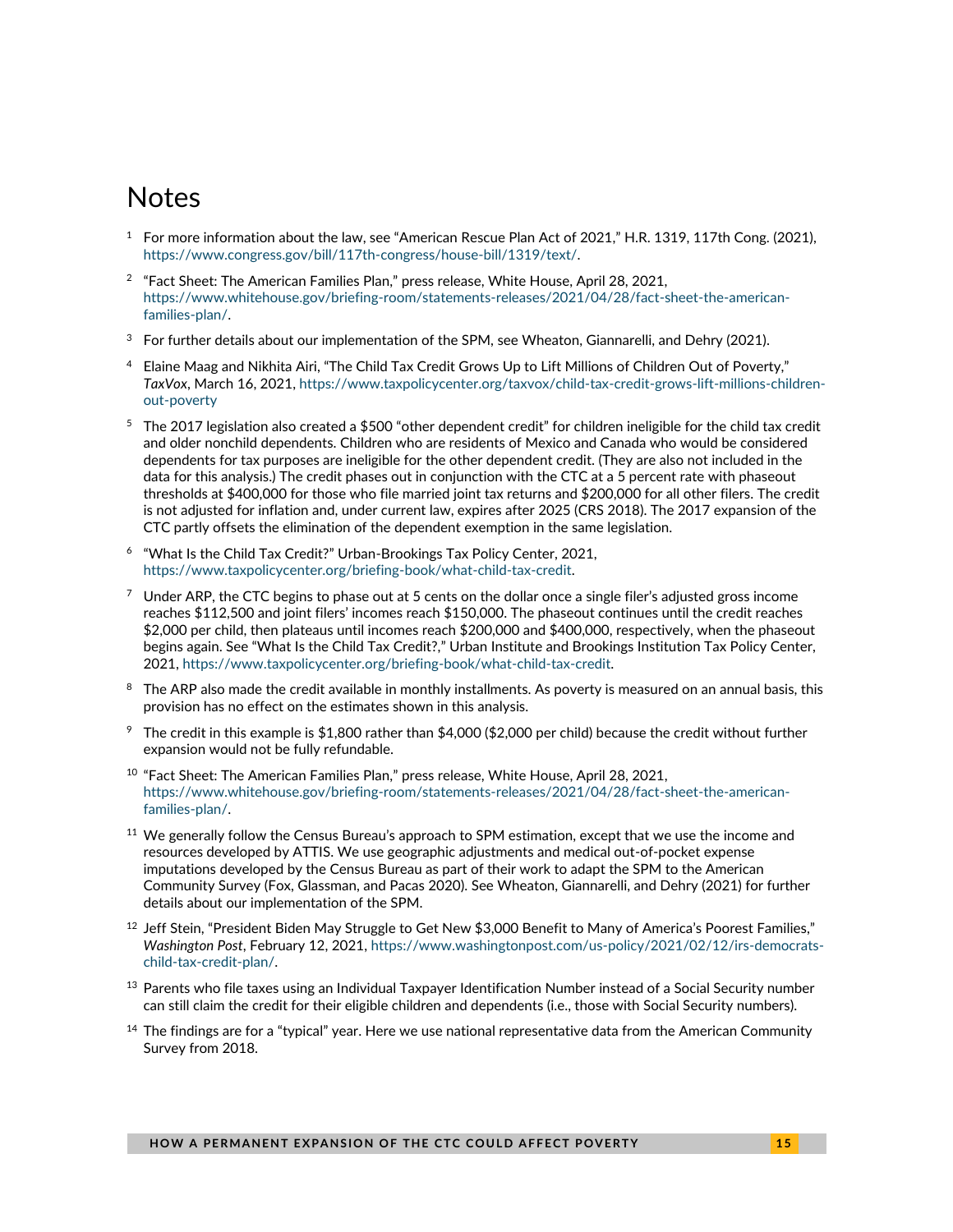- $<sup>15</sup>$  That study considered a six-month expansion of the CTC on top of economic stimulus payments, expansions of</sup> unemployment insurance, and expansions of the Supplemental Nutrition Assistance Program. Those other provisions already lifted many children out of poverty, leaving fewer children to be moved above the poverty level by the CTC expansion. We consider a permanent expansion of the CTC in a "normal" year, so children would not be benefiting from those other provisions, leaving more to be lifted above the poverty level by the expansion. Of course, for some children those other provisions brought them close enough to the poverty level that the CTC could lift them out of poverty.
- $16$  The cap on the amount that is refundable also increases in this simulation for children under age 6, from \$1,400 to \$2,000.
- <sup>17</sup> *Family* refers to an SPM unit. If an SPM unit contains multiple tax units, the total amount of CTC in the family is summed across tax units. Families receiving no CTC are included as 0 values in these calculations.

# References

- CBPP (Center on Budget and Policy Priorities). 2019. "Policy Basics: The Child Tax Credit." Washington, DC: Center on Budget and Policy Priorities. [https://www.cbpp.org/sites/default/files/atoms/files/policybasics](https://www.cbpp.org/sites/default/files/atoms/files/policybasics-ctc.pdf)[ctc.pdf.](https://www.cbpp.org/sites/default/files/atoms/files/policybasics-ctc.pdf)
- Center on Poverty and Social Policy. 2021. "A Poverty Reduction Analysis of the American Family Act." Washington, DC: Center on Poverty and Social Policy at Columbia University. [https://www.povertycenter.columbia.edu/publication/2021/poverty-reduction-analysis/american-family-act.](https://www.povertycenter.columbia.edu/publication/2021/poverty-reduction-analysis/american-family-act)
- Collyer, Sophie, Christopher Wimer, and David Harris. 2019. "Earnings Requirements, Benefit Values, and Child Poverty under the Child Tax Credit." *Poverty & Social Policy Brief* 3 (3). New York, NY: Columbia Population Research Center. [https://www.povertycenter.columbia.edu/news-internal/2019/3/5/the-afa-and-child](https://www.povertycenter.columbia.edu/news-internal/2019/3/5/the-afa-and-child-poverty)[poverty.](https://www.povertycenter.columbia.edu/news-internal/2019/3/5/the-afa-and-child-poverty)
- CRS (Congressional Research Service). 2018. "The Child Tax Credit: Legislative History.*"* Washington, DC: Congressional Research Service.

[https://www.everycrsreport.com/files/20180301\\_R45124\\_08f18f1240d9fd41057b6f4b3f183e5e778b11ca.](https://www.everycrsreport.com/files/20180301_R45124_08f18f1240d9fd41057b6f4b3f183e5e778b11ca.pdf) [pdf.](https://www.everycrsreport.com/files/20180301_R45124_08f18f1240d9fd41057b6f4b3f183e5e778b11ca.pdf)

- ———. 2021. "The Child Tax Credit: The Impact of the American Rescue Plan (ARPA; P.L. 117-2) Expansion on Income and Poverty." Washington, DC: Congressional Research Service.
- Fox, Liana, Brian Glassman, and Jose Pacas. 2020. "The Supplemental Poverty Measure Using the American Community Survey." SEHSD working paper 2020-09. Washington, DC: Census Bureau. [https://www.census.gov/content/dam/Census/library/working-papers/2020/demo/SEHSD-WP2020-09.pdf.](https://www.census.gov/content/dam/Census/library/working-papers/2020/demo/SEHSD-WP2020-09.pdf)
- Giannarelli, Linda, Laura Wheaton, and Katie Shantz. 2021. "2021 Poverty Projections: One in Seven Americans Are Projected to Have Resources below the Poverty Level in 2021." Washington, DC: Urban Institute. [https://www.urban.org/research/publication/2021-poverty-projections.](https://www.urban.org/research/publication/2021-poverty-projections)
- Greenstein, Robert, Elaine Maag, Chye-Ching Huang, Emily Horton, and Chloe Cho. 2018. "Improving the Child Tax Credit for Very Low–Income Families." Washington, DC: US Partnership on Mobility from Poverty.
- Hendricks, Galen, and Lorena Roque. 2021. "An Expanded Child Tax Credit Would Lift Millions of Children Out of Poverty." Washington, DC: Center for American Progress. [https://www.americanprogress.org/issues/economy/reports/2021/02/23/495784/expanded-child-tax-credit](https://www.americanprogress.org/issues/economy/reports/2021/02/23/495784/expanded-child-tax-credit-lift-millions-children-poverty/)[lift-millions-children-poverty/.](https://www.americanprogress.org/issues/economy/reports/2021/02/23/495784/expanded-child-tax-credit-lift-millions-children-poverty/)
- Iceland, John. 2019. "Racial and Ethnic Inequality in Poverty and Affluence, 1959–2015." *Population Research and Policy Review* 38 (5): 615–54.
- Lippold, Kye. 2020. "The Effects of the Child Tax Credit on Labor Supply." Job Market Paper. San Diego, CA: University of San Diego. [https://papers.ssrn.com/sol3/papers.cfm?abstract\\_id=3543751.](https://papers.ssrn.com/sol3/papers.cfm?abstract_id=3543751)
- Maag, Elaine, and David Weiner. 2021. "How Increasing the Federal EITC and CTC Could Affect State Taxes." Washington, DC: Urban-Brookings Tax Policy Center.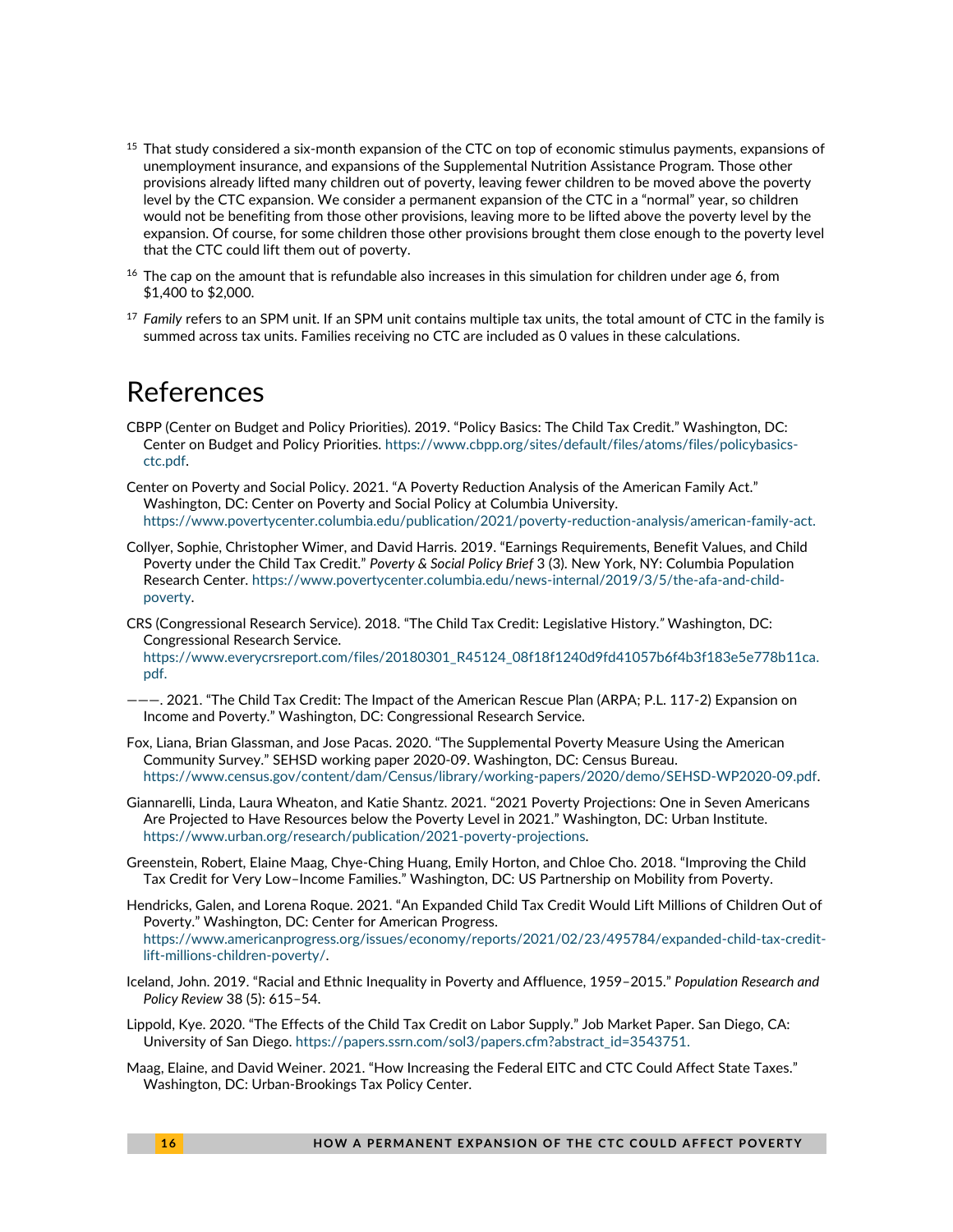- Marr, Chuck, Kris Cox, Stephanie Hingtgen, Katie Windham, and Arloc Sherman. 2021. "House COVID Relief Bill Includes Critical Expansions of Child Tax Credit and EITC." Washington, DC: Center on Budget and Policy Priorities. [https://www.cbpp.org/research/federal-tax/house-covid-relief-bill-includes-critical-expansions-of](https://www.cbpp.org/research/federal-tax/house-covid-relief-bill-includes-critical-expansions-of-child-tax-credit-and)[child-tax-credit-and.](https://www.cbpp.org/research/federal-tax/house-covid-relief-bill-includes-critical-expansions-of-child-tax-credit-and)
- National Academies of Sciences, Engineering, and Medicine. 2019. *A Roadmap to Reducing Child Poverty*. Washington, DC: National Academies Press. [https://www.nap.edu/catalog/25246/a-roadmap-to-reducing](https://www.nap.edu/catalog/25246/a-roadmap-to-reducing-child-poverty)[child-poverty.](https://www.nap.edu/catalog/25246/a-roadmap-to-reducing-child-poverty)
- Pyati, Archana. 2020. "The Analysis of Transfers, Taxes, and Income Security (ATTIS) Model: A Microsimulation Tool for State-Specific Estimates." Washington, DC: Urban Institute. [https://www.urban.org/research/publication/analysis-transfers-taxes-and-income-security-attis-mode](https://www.urban.org/research/publication/analysis-transfers-taxes-and-income-security-attis-model) .
- Rachidi, Angela. 2021. "Why a Fully Refundable CTC Is the Wrong Policy for Working Families." Washington, DC: American Enterprise Institute. [https://www.aei.org/articles/why-a-fully-refundable-ctc-is-the-wrong-policy](https://www.aei.org/articles/why-a-fully-refundable-ctc-is-the-wrong-policy-for-working-families/)[for-working-families/.](https://www.aei.org/articles/why-a-fully-refundable-ctc-is-the-wrong-policy-for-working-families/)
- Sandstrom, Heather, and Sandra Huerta. 2013. *The Negative Effects of Instability on Child Development: A Research Synthesis.* Washington, DC: Urban Institute. [https://www.urban.org/sites/default/files/publication/32706/412899-The-Negative-Effects-of-Instability-on-](https://www.urban.org/sites/default/files/publication/32706/412899-The-Negative-Effects-of-Instability-on-Child-Development-A-Research-Synthesis.PDF)[Child-Development-A-Research-Synthesis.PDF.](https://www.urban.org/sites/default/files/publication/32706/412899-The-Negative-Effects-of-Instability-on-Child-Development-A-Research-Synthesis.PDF)
- West, Stacia, Amy Castro Baker, Sukhi Samra, and Erin Coltrera. 2021. *Preliminary Analysis: SEED's First Year.*  Stockton, CA: SEED: Stockton Economic Empowerment Demonstration. [https://socialprotection.org/discover/publications/preliminary-analysis-seed%E2%80%99s-first-year.](https://socialprotection.org/discover/publications/preliminary-analysis-seed%E2%80%99s-first-year)
- Wheaton, Laura, Linda Giannarelli, and Ilham Dehry. 2021. *2021 Poverty Projections: Assessing the Impact of Benefits and Stimulus Measures.* Washington, DC: Urban Institute.
- Wheaton, Laura, Sarah Minton, Linda Giannarelli, and Kelly Dwyer. 2021. "2021 Poverty Projections: Assessing Four American Rescue Plan Policies: The Policies Are Projected to Reduce the US Poverty Rate by One-Third." Washington, DC: Urban Institute. [https://www.urban.org/research/publication/2021-poverty-projections](https://www.urban.org/research/publication/2021-poverty-projections-assessing-four-american-rescue-plan-policies)[assessing-four-american-rescue-plan-policies.](https://www.urban.org/research/publication/2021-poverty-projections-assessing-four-american-rescue-plan-policies)
- Zheng, Wei. 2020. *Child Tax Credit and Maternal Labor Supply*." Job Market Paper. Storrs, CT: University of Connecticut. [https://b6ad33f0-5c8f-4cae-8827](https://b6ad33f0-5c8f-4cae-8827-e0b202e9df5d.filesusr.com/ugd/727ad2_ebc7d866770149868145d8ad583cc10d.pdf) [e0b202e9df5d.filesusr.com/ugd/727ad2\\_ebc7d866770149868145d8ad583cc10d.pdf.](https://b6ad33f0-5c8f-4cae-8827-e0b202e9df5d.filesusr.com/ugd/727ad2_ebc7d866770149868145d8ad583cc10d.pdf)

# About the Authors

**Gregory Acs** is vice president for income and benefits policy at the Urban Institute, where his research focuses on social insurance, social welfare, and the compensation of workers. Acs has studied the lowwage labor market, changes in welfare policies and how they have affected welfare caseloads and the well-being of low-income families, and how state and federal policies affect the incentives families face as they move from welfare to work. Acs holds a PhD in economics and social work from the University of Michigan.

**Kevin Werner** is a research analyst in the Income and Benefits Policy Center. He is part of the team that maintains and develops TRIM3, a microsimulation model that simulates major government tax and transfer programs and allows researchers to see the effects of various policy changes. He also works with the Urban Institute's ATTIS model. Werner has dual degrees in economics and political science from American University and a master's degree in applied economics from Georgetown University.